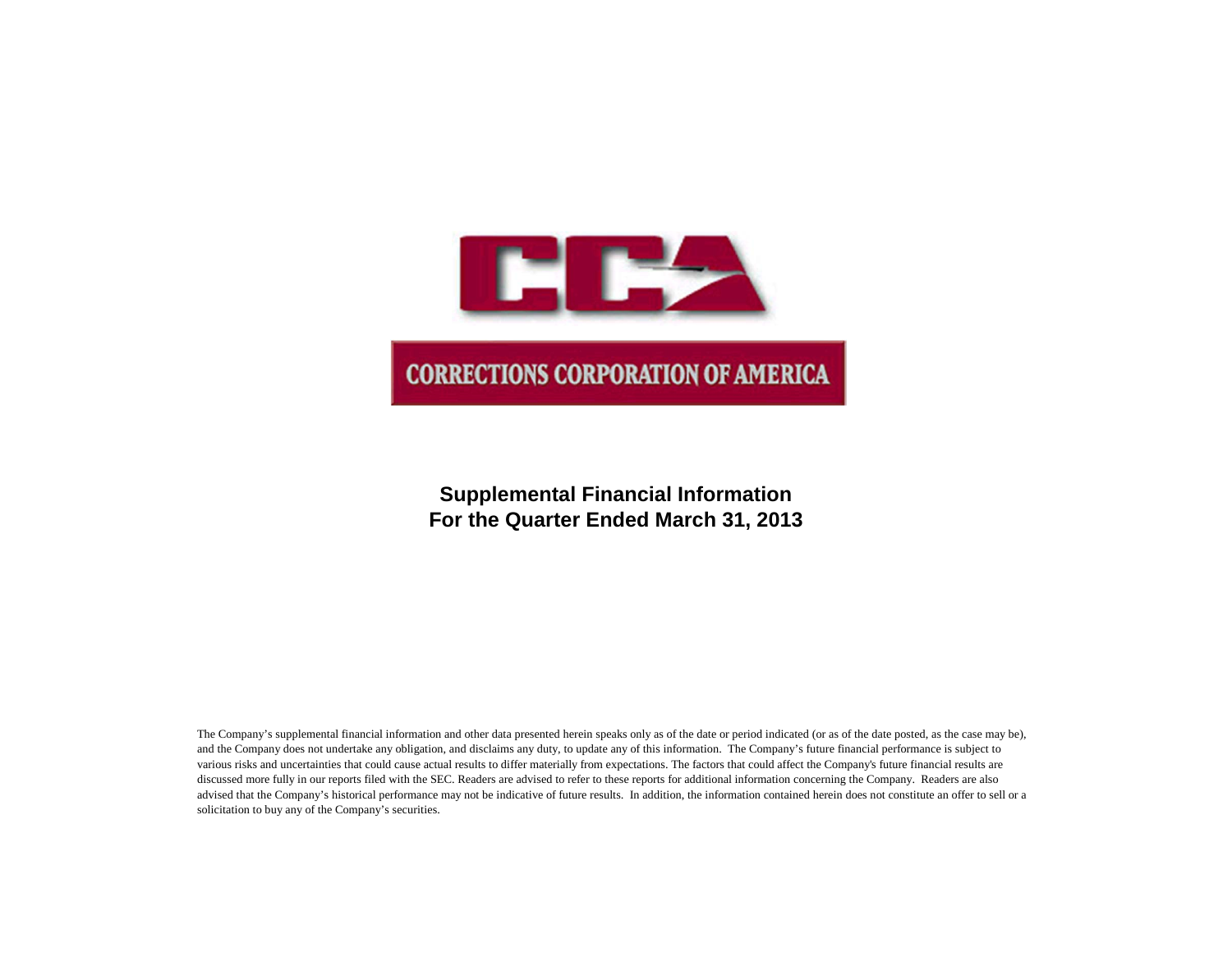# **CORRECTIONS CORPORATION OF AMERICA**

**Supplemental Financial Information For the Quarter Ended March 31, 2013**

### **TABLE OF CONTENTS**

| Financial Highlights 2008 and 2008 and 2008 and 2008 and 2008 and 2008 and 2008 and 2008 and 2008 and 2008 and 2008 and 2008 and 2008 and 2008 and 2008 and 2008 and 2008 and 2008 and 2008 and 2008 and 2008 and 2008 and 200                          |  |
|---------------------------------------------------------------------------------------------------------------------------------------------------------------------------------------------------------------------------------------------------------|--|
| Consolidated Balance Sheets 22                                                                                                                                                                                                                          |  |
| Consolidated Statements of Operations <b>Consolidated</b> Statements of Operations <b>Consolidated</b> Statements of Operations <b>Consolidated</b> Statements of Operations <b>Consolidated</b> Statements of Operations <b>Consolidated</b> Statement |  |
| Reconciliation of Basic to Diluted Earnings Per Share <b>Constanting According to According According According According According According According According According According According According According According Ac</b>                    |  |
| Calculation of Adjusted Diluted Earnings Per Share <b>Calculation</b> 5                                                                                                                                                                                 |  |
| Funds From Operations 6                                                                                                                                                                                                                                 |  |
| Selected Financial Information <b>Construction</b> 7                                                                                                                                                                                                    |  |
| Segmented Data 30 and 30 and 30 and 30 and 30 and 30 and 30 and 30 and 30 and 30 and 30 and 30 and 30 and 30 and 30 and 30 and 30 and 30 and 30 and 30 and 30 and 30 and 30 and 30 and 30 and 30 and 30 and 30 and 30 and 30 a                          |  |
| Analysis of Outstanding Debt <sup>201</sup> 10                                                                                                                                                                                                          |  |
|                                                                                                                                                                                                                                                         |  |
| Top Ten Partners 22                                                                                                                                                                                                                                     |  |
| Facility Portfolio 223 13                                                                                                                                                                                                                               |  |
| Research Coverage / Credit Ratings <b>Construction</b> 18                                                                                                                                                                                               |  |

Damon T. Hininger, President and Chief Executive Officer Todd J Mullenger, Chief Financial Officer 10 Burton Hills Boulevard Nashville, TN 37215 Tel.: (615) 263-3000 Fax: (615) 263-3010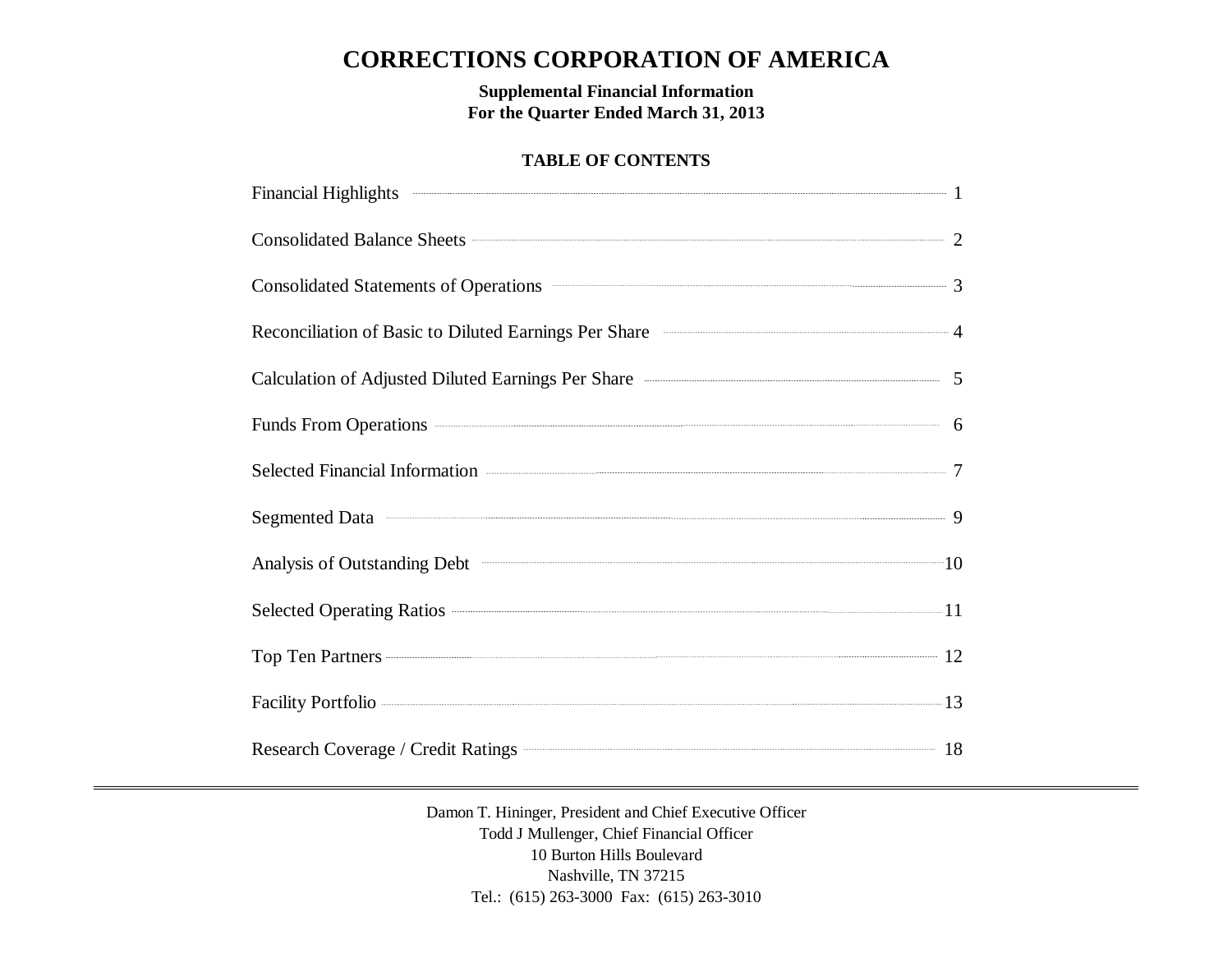#### **FINANCIAL HIGHLIGHTS**

|                                           |               | <b>For the Three Months Ended</b><br>March 31, | For the Twelve<br><b>Months Ended</b><br>December 31, |         |      |           |  |
|-------------------------------------------|---------------|------------------------------------------------|-------------------------------------------------------|---------|------|-----------|--|
|                                           | 2013<br>2012  |                                                |                                                       |         | 2012 |           |  |
| <b>REVENUE:</b>                           |               |                                                |                                                       |         |      |           |  |
| Owned & controlled properties             | \$            | 341,774                                        | \$                                                    | 352,314 | \$   | 1,421,447 |  |
| Managed only properties and other         |               | 83,950                                         |                                                       | 82,991  |      | 338,438   |  |
| Total revenue                             |               | 425,724                                        |                                                       | 435,305 |      | 1,759,885 |  |
| <b>NET OPERATING INCOME:</b>              |               |                                                |                                                       |         |      |           |  |
| Owned & controlled properties             |               | 112,330                                        |                                                       | 116,577 |      | 484,764   |  |
| Managed only properties and other         |               | 5,864                                          |                                                       | 3,194   |      | 22,937    |  |
| Total net operating income                | $\mathcal{S}$ | 118,194                                        | -S                                                    | 119,771 |      | 507,701   |  |
|                                           |               |                                                |                                                       |         |      |           |  |
| <b>ADJUSTED DILUTED EPS</b>               | \$            | 0.50                                           | \$                                                    | 0.33    | \$   | 1.57      |  |
| <b>NORMALIZED FFO PER SHARE - DILUTED</b> | \$            | 0.70                                           | \$                                                    | 0.52    | \$   | 2.36      |  |
| <b>AFFO PER SHARE - DILUTED</b>           | \$            | 0.70                                           | \$                                                    | 0.54    | \$   | 2.34      |  |
| <b>DEBT LEVERAGE</b>                      |               | 2.7                                            |                                                       | 3.0     |      | 2.6       |  |
| <b>FIXED CHARGE COVERAGE RATIO</b>        |               | 7.9                                            |                                                       | 5.9     |      | 7.4       |  |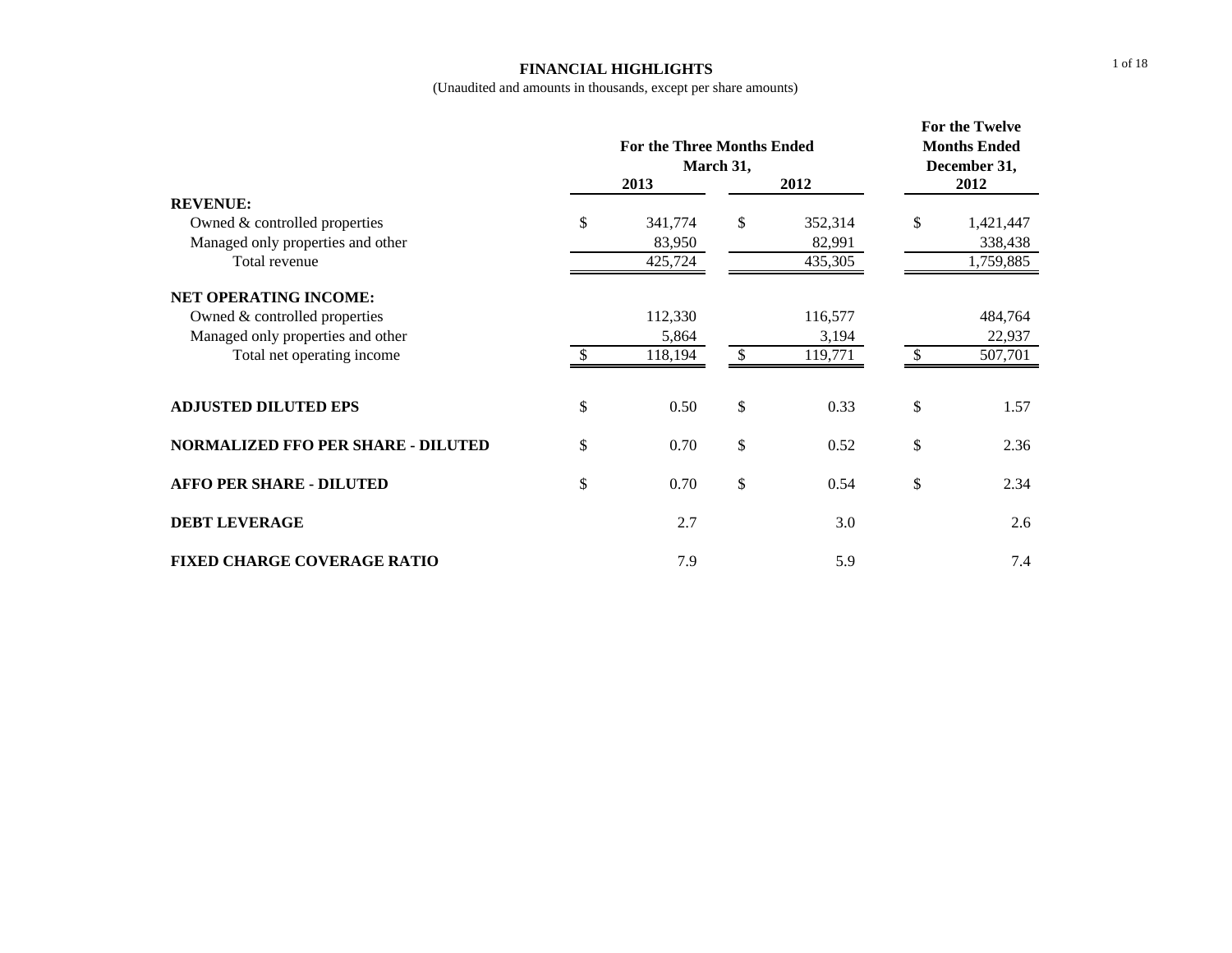#### **CONSOLIDATED BALANCE SHEETS**

| <b>ASSETS</b>                               | March 31,<br>December 31,<br>September 30,<br>2013<br>2012<br>2012 |                | <b>June 30,</b><br>2012 |           | March 31,<br>2012 |                |                          |           |               |           |
|---------------------------------------------|--------------------------------------------------------------------|----------------|-------------------------|-----------|-------------------|----------------|--------------------------|-----------|---------------|-----------|
| Cash and cash equivalents                   | \$                                                                 | 60,330         | $\mathbb{S}$            | 62,897    | $\sqrt{S}$        | 59,242         | $\overline{\mathcal{S}}$ | 63,130    | $\sqrt{3}$    | 31,354    |
| Accounts receivable, net of allowance       |                                                                    | 232,863        |                         | 252,764   |                   | 239,233        |                          | 250,445   |               | 257,981   |
| Current deferred tax assets                 |                                                                    | 5,360          |                         | 8,022     |                   | 7,947          |                          | 7,976     |               | 11,068    |
| Prepaid expenses and other current assets   |                                                                    | 20,048         |                         | 27,059    |                   | 23,819         |                          | 26,460    |               | 13,623    |
| Total current assets                        |                                                                    | 318,601        |                         | 350,742   |                   | 330,241        |                          | 348,011   |               | 314,026   |
| Property and equipment, net                 |                                                                    | 2,551,961      |                         | 2,568,791 |                   | 2,582,019      |                          | 2,592,252 |               | 2,601,303 |
| Restricted cash                             |                                                                    | 5,023          |                         | 5,022     |                   | 5,020          |                          | 5,018     |               | 5,015     |
| Investment in direct financing lease        |                                                                    | 6,991          |                         | 7,467     |                   | 7,928          |                          | 8,376     |               | 8,811     |
| Goodwill                                    |                                                                    | 11,988         |                         | 11,988    |                   | 11,988         |                          | 11,988    |               | 11,988    |
| Non-current deferred tax assets             |                                                                    | 5,998          |                         |           |                   | $\overline{a}$ |                          | ÷,        |               |           |
| Other assets                                |                                                                    | 35,813         |                         | 30,732    |                   | 30,479         |                          | 30,357    |               | 29,983    |
| Total assets                                |                                                                    | 2,936,375      | S.                      | 2,974,742 | S.                | 2,967,675      | -S                       | 2,996,002 | <sup>\$</sup> | 2,971,126 |
| <b>LIABILITIES AND STOCKHOLDERS' EQUITY</b> |                                                                    |                |                         |           |                   |                |                          |           |               |           |
| Accounts payable and accrued expenses       | \$                                                                 | 216,358        | \$                      | 166,356   | \$                | 172,011        | \$                       | 169,481   | \$            | 163,349   |
| Income taxes payable                        |                                                                    | 2,352          |                         | 102       |                   | 98             |                          | 94        |               | 13,530    |
| Current portion of long-term debt           |                                                                    | $\blacksquare$ |                         |           |                   |                |                          |           |               | 40,000    |
| Total current liabilities                   |                                                                    | 218,710        |                         | 166,458   |                   | 172,109        |                          | 169,575   |               | 216,879   |
| Long-term debt, net of current portion      |                                                                    | 1,016,948      |                         | 1,111,545 |                   | 1,131,152      |                          | 1,190,764 |               | 1,140,386 |
| Deferred tax liabilities                    |                                                                    |                |                         | 139,526   |                   | 137,276        |                          | 136,316   |               | 135,750   |
| Other liabilities                           |                                                                    | 38,815         |                         | 35,593    |                   | 35,060         |                          | 34,777    |               | 34,540    |
| <b>Total liabilities</b>                    |                                                                    | 1,274,473      |                         | 1,453,122 |                   | 1,475,597      |                          | 1,531,432 |               | 1,527,555 |
| Commitments and contingencies               |                                                                    |                |                         |           |                   |                |                          |           |               |           |
| Common stock - \$0.01 par value             |                                                                    | 1,011          |                         | 1,001     |                   | 1,000          |                          | 1,000     |               | 999       |
| Additional paid-in capital                  |                                                                    | 1,159,512      |                         | 1,146,488 |                   | 1,142,271      |                          | 1,137,024 |               | 1,133,300 |
| Retained earnings                           |                                                                    | 501,379        |                         | 374,131   |                   | 348,807        |                          | 326,546   |               | 309,272   |
| Total stockholders' equity                  |                                                                    | 1,661,902      |                         | 1,521,620 |                   | 1,492,078      |                          | 1,464,570 |               | 1,443,571 |
| Total liabilities and stockholders' equity  | \$                                                                 | 2,936,375      | \$                      | 2,974,742 | \$                | 2,967,675      | \$                       | 2,996,002 | \$            | 2,971,126 |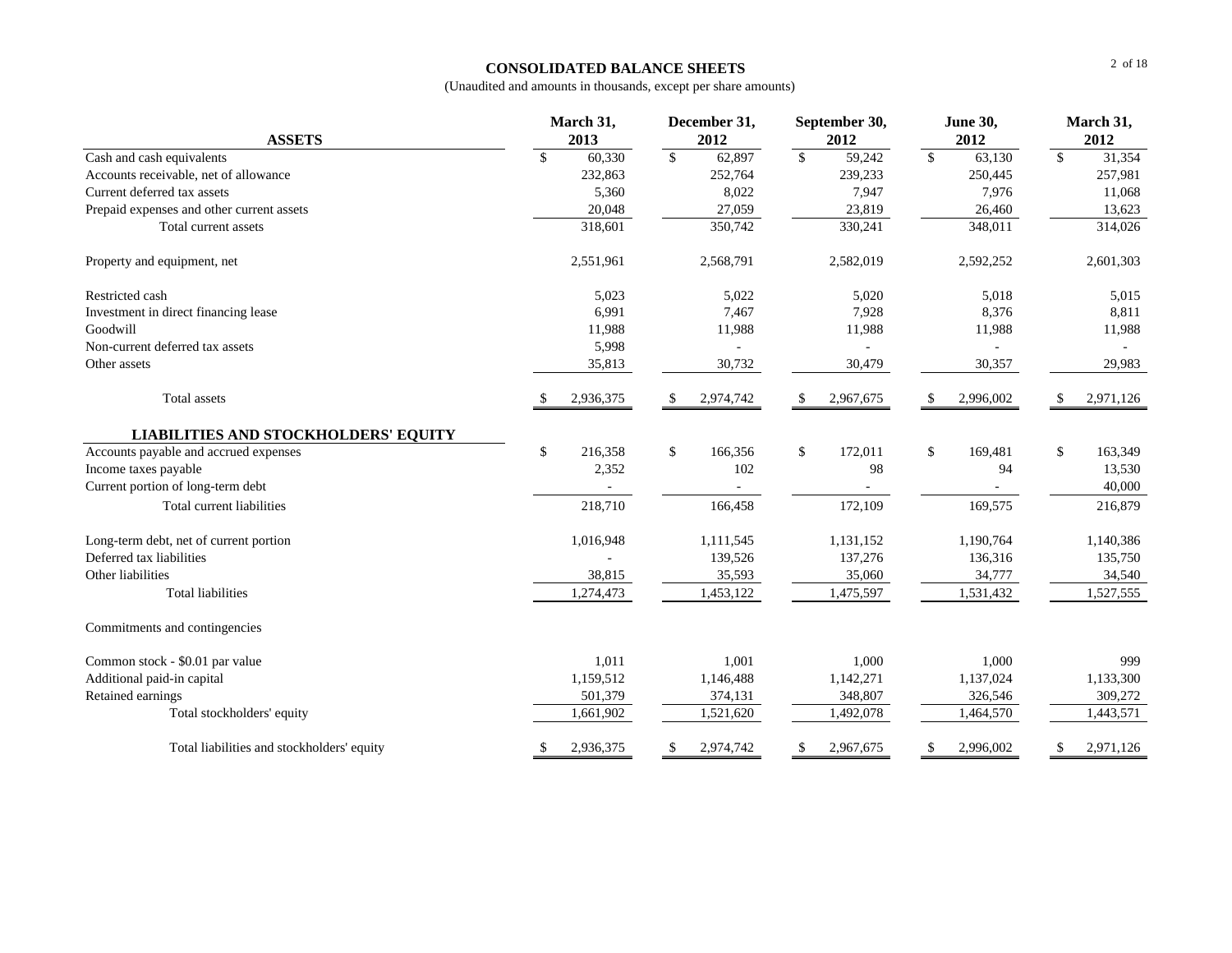#### **CONSOLIDATED STATEMENTS OF OPERATIONS**

|                                                              | <b>For the Three Months Ended</b><br>March 31, |         |               |          | <b>For the Twelve</b><br><b>Months Ended</b><br>December 31, |           |  |
|--------------------------------------------------------------|------------------------------------------------|---------|---------------|----------|--------------------------------------------------------------|-----------|--|
|                                                              |                                                | 2013    |               | 2012     |                                                              | 2012      |  |
| <b>REVENUE:</b>                                              |                                                |         |               |          |                                                              |           |  |
| Owned & controlled properties                                | \$                                             | 341,774 | \$            | 352,314  | \$                                                           | 1,421,447 |  |
| Managed only and other                                       |                                                | 83,950  |               | 82,991   |                                                              | 338,438   |  |
| Total revenue                                                |                                                | 425,724 |               | 435,305  |                                                              | 1,759,885 |  |
| <b>EXPENSES:</b>                                             |                                                |         |               |          |                                                              |           |  |
| Operating:                                                   |                                                |         |               |          |                                                              |           |  |
| Owned & controlled properties                                |                                                | 229,444 |               | 235,737  |                                                              | 936,683   |  |
| Managed only and other                                       |                                                | 78,086  |               | 79,797   |                                                              | 315,501   |  |
| Total operating expenses                                     |                                                | 307,530 |               | 315,534  |                                                              | 1,252,184 |  |
| General and administrative                                   |                                                | 31,232  |               | 21,840   |                                                              | 88,935    |  |
| Depreciation and amortization                                |                                                | 27,630  |               | 28,387   |                                                              | 113,933   |  |
|                                                              |                                                | 366,392 |               | 365,761  |                                                              | 1,455,052 |  |
| <b>OPERATING INCOME</b>                                      |                                                | 59,332  |               | 69,544   |                                                              | 304,833   |  |
| <b>OTHER (INCOME) EXPENSE:</b>                               |                                                |         |               |          |                                                              |           |  |
| Interest expense, net                                        |                                                | 12,566  |               | 16,890   |                                                              | 58,363    |  |
| Expenses associated with debt refinancing transactions       |                                                | 225     |               | 1,541    |                                                              | 2,099     |  |
| Other expense                                                |                                                | 101     |               | 12       |                                                              | (338)     |  |
|                                                              |                                                | 12,892  |               | 18,443   |                                                              | 60,124    |  |
| <b>INCOME FROM CONTINUING OPERATIONS BEFORE INCOME TAXES</b> |                                                | 46,440  |               | 51,101   |                                                              | 244,709   |  |
| Income tax (expense) benefit                                 |                                                | 134,652 |               | (19,059) |                                                              | (87, 586) |  |
| INCOME FROM CONTINUING OPERATIONS                            |                                                | 181,092 |               | 32,042   |                                                              | 157,123   |  |
| Loss from discontinued operations, net of taxes              |                                                |         |               | (362)    |                                                              | (362)     |  |
| <b>NET INCOME</b>                                            |                                                | 181,092 | \$            | 31,680   | \$.                                                          | 156,761   |  |
| <b>BASIC EARNINGS PER SHARE</b>                              |                                                | 1.81    | <sup>\$</sup> | 0.32     |                                                              | 1.58      |  |
| <b>DILUTED EARNINGS PER SHARE</b>                            | \$                                             | 1.78    | \$            | 0.32     | \$                                                           | 1.56      |  |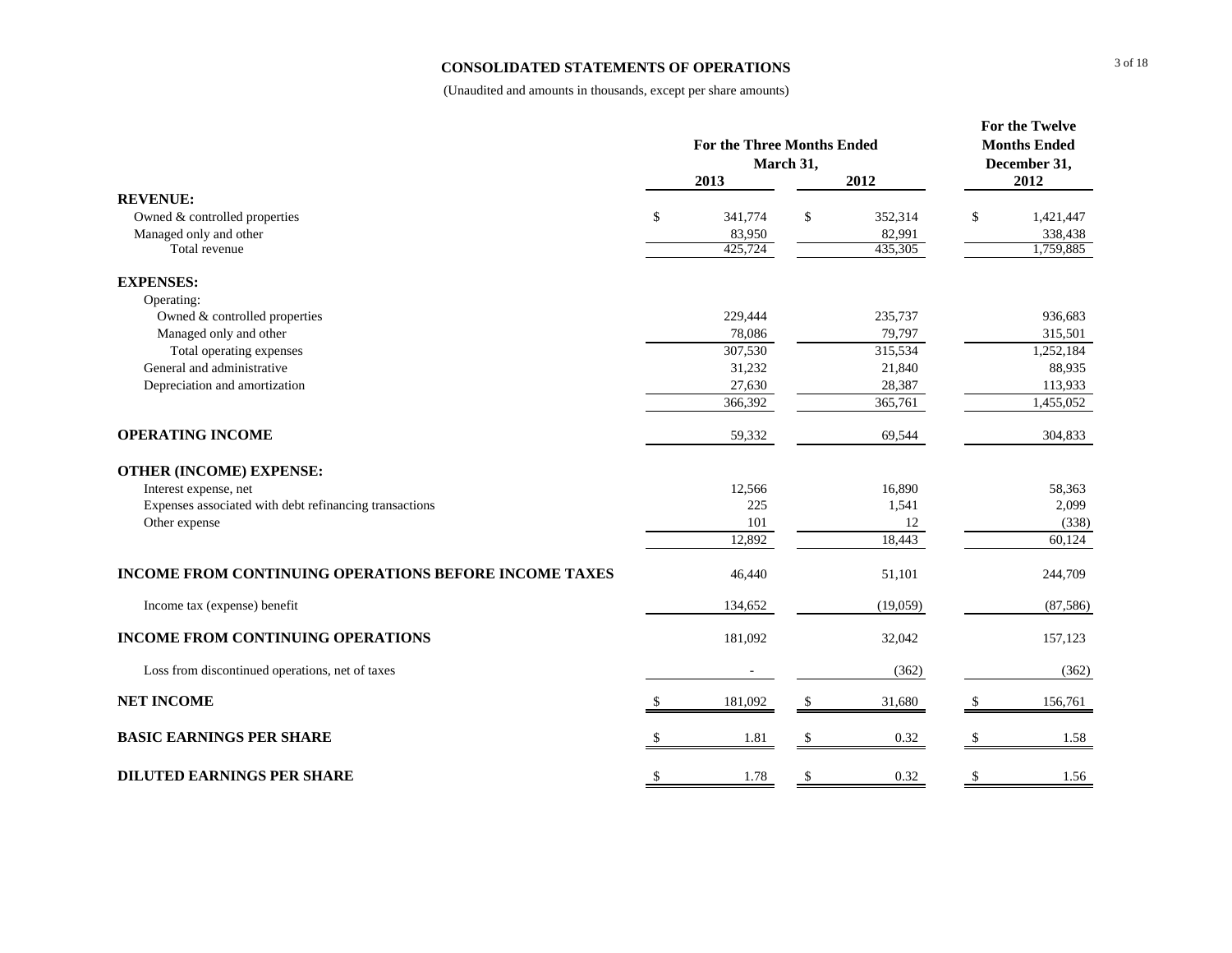#### **RECONCILIATION OF BASIC TO DILUTED EARNINGS PER SHARE**

|                                                                                    |    | <b>For the Three Months Ended</b><br>March 31,<br>2013 | For the Twelve<br><b>Months Ended</b><br>December 31,<br>2012 |         |              |         |
|------------------------------------------------------------------------------------|----|--------------------------------------------------------|---------------------------------------------------------------|---------|--------------|---------|
| Basic:                                                                             |    |                                                        |                                                               |         |              |         |
| Income from continuing operations                                                  | \$ | 181,092                                                | \$                                                            | 32,042  | \$           | 157,123 |
| Loss from discontinued operations, net of taxes                                    |    |                                                        |                                                               | (362)   |              | (362)   |
| Net income                                                                         | -S | 181,092                                                | $\mathbb{S}$                                                  | 31,680  | \$           | 156,761 |
| Diluted:                                                                           |    |                                                        |                                                               |         |              |         |
| Income from continuing operations                                                  | \$ | 181,092                                                | \$                                                            | 32,042  | \$           | 157,123 |
| Loss from discontinued operations, net of taxes                                    |    |                                                        |                                                               | (362)   |              | (362)   |
| Diluted net income                                                                 | \$ | 181,092                                                | $\mathbb{S}$                                                  | 31,680  | \$           | 156,761 |
| Basic:                                                                             |    |                                                        |                                                               |         |              |         |
| Weighted average common shares outstanding                                         |    | 100,460                                                |                                                               | 99,641  |              | 99,925  |
| Unvested restricted common stock                                                   |    | (390)                                                  |                                                               | (349)   |              | (380)   |
| Weighted average common shares outstanding-basic                                   |    | 100,070                                                |                                                               | 99,292  |              | 99,545  |
| Diluted:                                                                           |    |                                                        |                                                               |         |              |         |
| Weighted average common shares outstanding-basic<br>Effect of dilutive securities: |    | 100,070                                                |                                                               | 99,292  |              | 99,545  |
| Stock options                                                                      |    | 1,556                                                  |                                                               | 631     |              | 864     |
| Restricted stock-based compensation                                                |    | 209                                                    |                                                               | 163     |              | 214     |
| Weighted average shares and assumed conversions-diluted                            |    | 101,835                                                |                                                               | 100,086 |              | 100,623 |
|                                                                                    |    |                                                        |                                                               |         |              |         |
| Basic earnings per share:                                                          |    |                                                        |                                                               |         |              |         |
| Income from continuing operations                                                  | \$ | 1.81                                                   | \$                                                            | 0.32    | \$           | 1.58    |
| Loss from discontinued operations, net of taxes                                    |    |                                                        |                                                               |         |              |         |
| Net income                                                                         | S. | 1.81                                                   | $\mathcal{S}$                                                 | 0.32    | $\mathbb{S}$ | 1.58    |
| Diluted earnings per share:                                                        |    |                                                        |                                                               |         |              |         |
| Income from continuing operations                                                  | \$ | 1.78                                                   | \$                                                            | 0.32    | \$           | 1.56    |
| Loss from discontinued operations, net of taxes                                    |    |                                                        |                                                               |         |              |         |
| Net income                                                                         | \$ | 1.78                                                   | $\mathbb{S}$                                                  | 0.32    | \$           | 1.56    |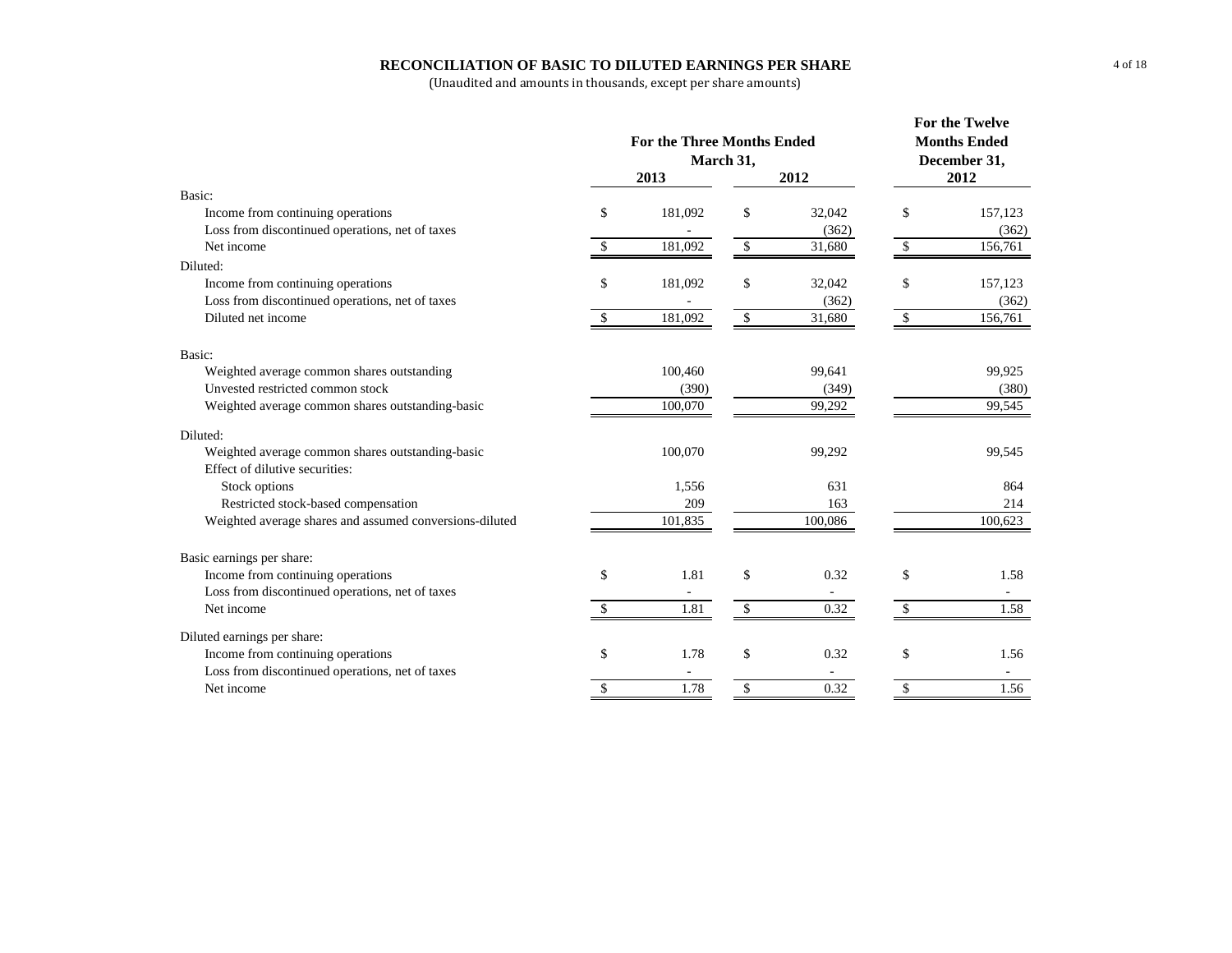### **CALCULATION OF ADJUSTED DILUTED EARNINGS PER SHARE**

|                                                                          |               | For the Twelve<br><b>Months Ended</b><br>December 31, |              |    |         |
|--------------------------------------------------------------------------|---------------|-------------------------------------------------------|--------------|----|---------|
|                                                                          |               | 2013                                                  | 2012         |    | 2012    |
| Net Income                                                               | \$            | 181,092                                               | \$<br>31,680 | \$ | 156,761 |
| Special items:                                                           |               |                                                       |              |    |         |
| Expenses associated with debt refinancing transactions                   |               | 225                                                   | 1,541        |    | 2,099   |
| Expenses associated with REIT conversion                                 |               | 8,061                                                 | 50           |    | 4,236   |
| Income tax benefit for reversal of deferred taxes due to REIT conversion |               | (137, 686)                                            |              |    | (2,891) |
| Income tax benefit for special items                                     |               | (602)                                                 | (593)        |    | (2,340) |
| Diluted adjusted net income                                              |               | 51,090                                                | 32,678       |    | 157,865 |
| Weighted average common shares outstanding - basic                       |               | 100,070                                               | 99,292       |    | 99,545  |
| Effect of dilutive securities:                                           |               |                                                       |              |    |         |
| Stock options                                                            |               | 1,556                                                 | 631          |    | 864     |
| Restricted stock-based compensation                                      |               | 209                                                   | 163          |    | 214     |
| Weighted average shares and assumed conversions - diluted                |               | 101,835                                               | 100,086      |    | 100,623 |
| <b>Adjusted Diluted Earnings Per Share</b>                               | <sup>\$</sup> | 0.50                                                  | \$<br>0.33   | S  | 1.57    |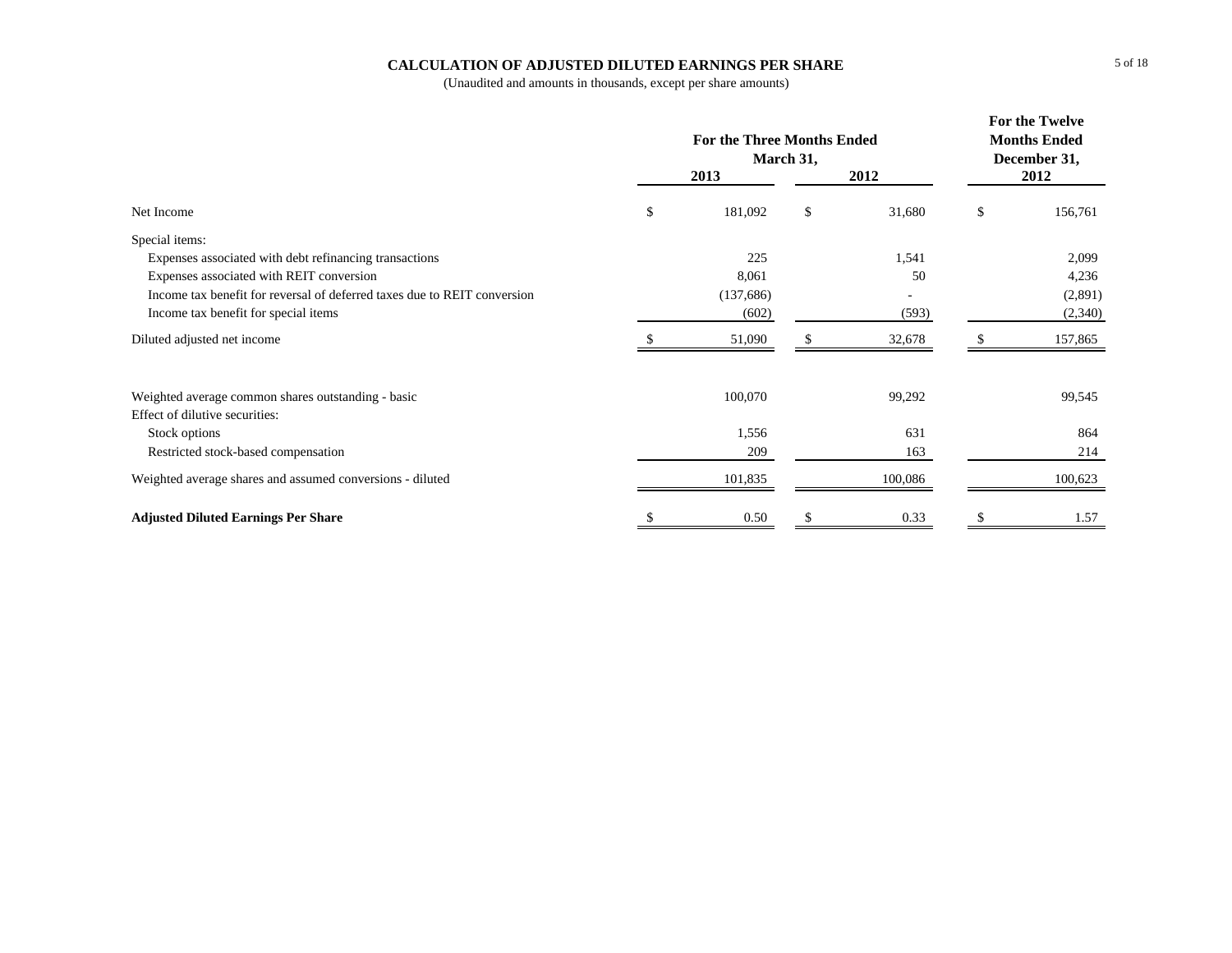#### **FUNDS FROM OPERATIONS**

(Unaudited and amounts in thousands, except per share amounts)

|                                                                          |               | For the Three Months Ended March 31,<br>2013 |     | 2012    | <b>For the Twelve Months</b><br><b>Ended December 31,</b><br>2012 |           |  |
|--------------------------------------------------------------------------|---------------|----------------------------------------------|-----|---------|-------------------------------------------------------------------|-----------|--|
| <b>FUNDS FROM OPERATIONS:</b>                                            |               |                                              |     |         |                                                                   |           |  |
| Net income                                                               | \$.           | 181.092                                      | \$  | 31,680  | \$                                                                | 156,761   |  |
| Depreciation of real estate assets                                       |               | 19,747                                       |     | 19,343  |                                                                   | 79,145    |  |
| Funds From Operations                                                    |               | 200,839                                      | \$. | 51,023  | \$.                                                               | 235,906   |  |
| Expenses associated with debt refinancing transactions                   |               | 225                                          |     | 1,541   |                                                                   | 2,099     |  |
| Expenses associated with REIT conversion                                 |               | 8,061                                        |     | 50      |                                                                   | 4,236     |  |
| Income tax benefit for special items                                     |               | (602)                                        |     | (593)   |                                                                   | (2,340)   |  |
| Income tax benefit for reversal of deferred taxes due to REIT conversion |               | (137, 686)                                   |     |         |                                                                   | (2,891)   |  |
| Normalized Funds From Operations                                         | <sup>\$</sup> | 70,837                                       | \$  | 52,021  | \$                                                                | 237,010   |  |
| Maintenance capital expenditures on real estate assets                   |               | (4,134)                                      |     | (2,112) |                                                                   | (18, 643) |  |
| Stock-based compensation                                                 |               | 3,205                                        |     | 2,629   |                                                                   | 12,296    |  |
| Amortization of debt costs and other non-cash interest                   |               | 1,047                                        |     | 1,153   |                                                                   | 4,316     |  |
| <b>Adjusted Funds From Operations</b>                                    |               | 70,955                                       |     | 53,691  |                                                                   | 234,979   |  |
| NORMALIZED FUNDS FROM OPERATIONS PER SHARE:                              |               |                                              |     |         |                                                                   |           |  |
| Basic                                                                    |               | 0.71                                         |     | 0.52    |                                                                   | 2.38      |  |
| Diluted                                                                  |               | 0.70                                         |     | 0.52    |                                                                   | 2.36      |  |
| ADJUSTED FUNDS FROM OPERATIONS PER SHARE:                                |               |                                              |     |         |                                                                   |           |  |
| Basic                                                                    |               | 0.71                                         |     | 0.54    |                                                                   | 2.36      |  |
| Diluted                                                                  |               | 0.70                                         | S   | 0.54    | \$                                                                | 2.34      |  |

FFO and AFFO are widely accepted non-GAAP supplemental measures of REIT performance following the standards established by the National Association of Real Estate Investment Trusts (NAREIT). CCA believes that FFO and AFFO are important operating measures that supplement discussion and analysis of the Company's results of operations and are used to review and assess operating performance of the Company and its correctional facilities and their management teams. NAREIT defines FFO as net income computed in accordance with generally accepted accounting principles, excluding gains (or losses) from sales of property and extraordinary items, plus depreciation and amortization of real estate and impairment of depreciable real estate. Because the historical cost accounting convention used for real estate assets requires depreciation (except on land), this accounting presentation assumes that the value of real estate assets diminishes at a level rate over time. Because of the unique structure, design and use of the Company's correctional facilities, management believes that assessing performance of the Company's correctional facilities without the impact of depreciation or amortization is useful. CCA may make adjustments to FFO from time to time for certain other income and expenses that it considers non-recurring, infrequent or unusual, even though such items may require cash settlement, because such items do not reflect a necessary component of the ongoing operations of the Company. Normalized FFO excludes the effects of such items. CCA calculates AFFO by adding to Normalized FFO non-cash expenses such as the amortization of deferred financing costs and stock-based compensation, and by subtracting from Normalized FFO recurring real estate expenditures that are capitalized and then amortized but which are necessary to maintain a REIT's properties and its revenue stream. Some of these capital expenditures contain a discretionary element with respect to when they are incurred, while others may be more urgent. Therefore, these capital expenditures may fluctuate from quarter to quarter, depending on the nature of the expenditures required, seasonal factors such as weather, and budgetary conditions. Other companies may calculate FFO, Normalized FFO, and AFFO differently than the Company does, or adjust for other items, and therefore comparability may be limited. FFO, Normalized FFO, and AFFO and their corresponding per share measures are not measures of performance under GAAP, and should not be considered as an alternative to cash flows from operating activities, a measure of liquidity or an alternative to net income as indicators of the Company's operating performance or any other measure of performance derived in accordance with GAAP. This data should be read in conjunction with the Company's consolidated financial statements and related notes included in its filings with the Securities and Exchange Commission.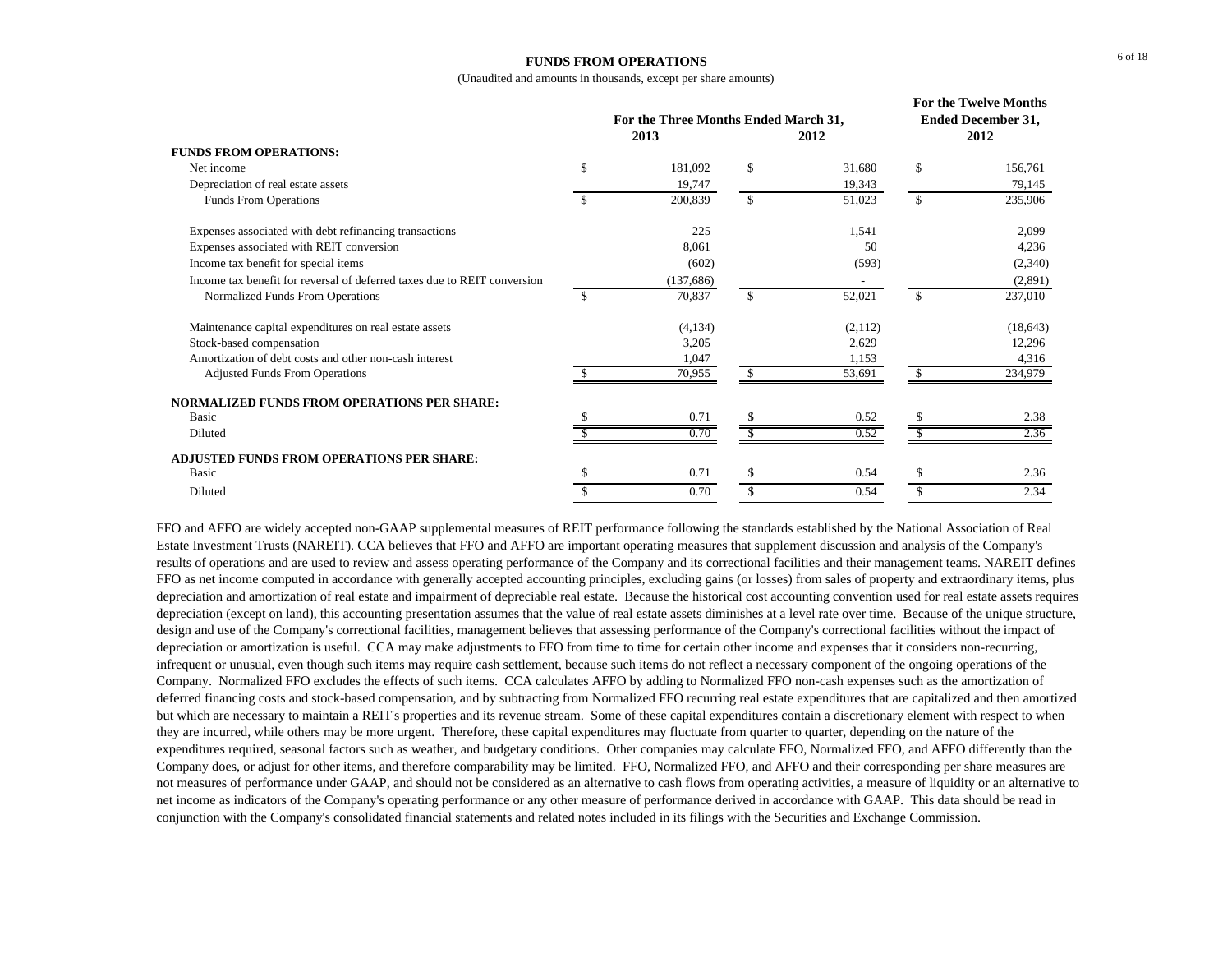### **SELECTED FINANCIAL INFORMATION**

|                                                                                              |                          | March 31, 2013           |                          | <b>December 31, 2012</b> | <b>September 30, 2012</b><br>June 30, 2012 |                         |                          | March 31, 2012          |                         |                         |
|----------------------------------------------------------------------------------------------|--------------------------|--------------------------|--------------------------|--------------------------|--------------------------------------------|-------------------------|--------------------------|-------------------------|-------------------------|-------------------------|
| <b>BALANCE SHEET:</b><br>Property and equipment<br>Accumulated depreciation and amortization | \$                       | 3,577,198<br>(1,025,237) | $\$$                     | 3,567,967<br>(999, 176)  | \$                                         | 3,564,952<br>(982, 933) | $\mathbb{S}$             | 3,546,780<br>(954, 528) | \$                      | 3,528,285<br>(926, 982) |
| Property and equipment, net                                                                  | $\mathbb{S}$             | 2,551,961                | $\mathbb{S}$             | 2,568,791                | $\mathcal{S}$                              | 2,582,019               | $\mathbb{S}$             | 2,592,252               | $\mathsf{\$}$           | 2,601,303               |
| Total assets                                                                                 | \$                       | 2,936,375                | \$                       | 2,974,742                | \$                                         | 2,967,675               | $\sqrt[6]{\frac{1}{2}}$  | 2,996,002               | \$                      | 2,971,126               |
| Maintenance & technology capital expenditures for the quarter ended                          | \$                       | 7,150                    | \$                       | 13,283                   | \$                                         | 10,205                  | \$                       | 12,051                  | \$                      | 12,800                  |
| Total debt                                                                                   | \$                       | 1,016,948                | \$                       | 1,111,545                | \$                                         | 1,131,152               | \$                       | 1,190,764               | \$                      | 1,180,386               |
| Equity book value                                                                            | \$                       | 1,661,902                | \$                       | 1,521,620                | \$                                         | 1,492,078               | \$                       | 1,464,570               | \$                      | 1,443,571               |
| LIQUIDITY:                                                                                   |                          |                          |                          |                          |                                            |                         |                          |                         |                         |                         |
| Cash and cash equivalents                                                                    | \$                       | 60,330                   | \$                       | 62,897                   | \$                                         | 59,242                  | \$                       | 63,130                  | \$                      | 31,354                  |
| Availability under revolving credit facility                                                 | \$                       | 314,333                  | \$                       | 103,998                  | \$                                         | 123,998                 | \$                       | 111,724                 | \$                      | 221,724                 |
| <b>CAPITALIZATION:</b>                                                                       |                          |                          |                          |                          |                                            |                         |                          |                         |                         |                         |
| Common shares outstanding                                                                    |                          | 101,102                  |                          | 100,105                  |                                            | 100,048                 |                          | 99,977                  |                         | 99,944                  |
| Common share price at end of period                                                          | \$                       | 39.07                    | \$                       | 35.47                    | \$                                         | 33.45                   | \$                       | 29.45                   | \$                      | 27.31                   |
| Market value of common equity at end of period                                               | $\overline{\mathcal{S}}$ | 3,950,055                | $\sqrt{2}$               | 3,550,724                | $\sqrt{3}$                                 | 3,346,606               | $\sqrt{2}$               | 2,944,323               | $\sqrt{3}$              | 2,729,471               |
| Total equity market capitalization                                                           | $\sqrt{5}$               | 3,950,055                | $\sqrt{3}$               | 3,550,724                | $\mathbb{S}$                               | 3,346,606               | $\sqrt{2}$               | 2,944,323               | $\mathbb{S}$            | 2,729,471               |
| Total market capitalization (market value of equity plus debt)                               | $\mathbb{S}$             | 4,967,003                | $\mathbb{S}$             | 4,662,269                | \$                                         | 4,477,758               | \$                       | 4,135,087               | \$                      | 3,909,857               |
| Dividends                                                                                    | $\mathbb{S}$             | 53,844                   | \$                       | 20,084                   | \$                                         | 20,078                  | \$                       | 20,060                  | $\mathbb{S}$            |                         |
| Dividends per common share                                                                   | \$                       | 0.53                     | \$                       | 0.20                     | \$                                         | 0.20                    | \$                       | 0.20                    | \$                      |                         |
| <b>EBITDA</b>                                                                                | \$                       | 86,636                   | \$                       | 109,014                  | \$                                         | 108,754                 | \$                       | 102,859                 | \$                      | 96,378                  |
| <b>ADJUSTED EBITDA</b>                                                                       | \$                       | 94,922                   | \$                       | 111,443                  | \$                                         | 110,232                 | \$                       | 103,696                 | \$                      | 97,969                  |
| <b>NORMALIZED FUNDS FROM OPERATIONS</b>                                                      | \$                       | 70,837                   | \$                       | 64,198                   | \$                                         | 63,289                  | \$                       | 57,502                  | \$                      | 52,021                  |
| Basic normalized funds from operations per share                                             | -S                       | 0.71                     | \$                       | 0.64                     | -S                                         | 0.64                    | <sup>\$</sup>            | 0.58                    |                         | 0.52                    |
| Diluted normalized funds from operations per share                                           | $\overline{3}$           | 0.70                     | $\overline{\mathcal{S}}$ | 0.64                     | $\frac{1}{s}$                              | 0.63                    | $\overline{\mathcal{F}}$ | 0.57                    | $\overline{\mathbf{s}}$ | 0.52                    |
| FFO PAYOUT RATIO                                                                             |                          | 75.7%                    |                          | 31.3%                    |                                            | 31.7%                   |                          | 35.1%                   |                         | 0.0%                    |
| <b>ADJUSTED FUNDS FROM OPERATIONS</b>                                                        | \$                       | 70,955                   | \$                       | 62,008                   | \$                                         | 62,937                  | \$                       | 56,343                  | \$                      | 53,691                  |
| Basic adjusted funds from operations per share                                               | \$                       | 0.71                     | $\$$                     | 0.62                     | \$                                         | 0.63                    | \$                       | 0.57                    | \$                      | 0.54                    |
| Diluted adjusted funds from operations per share                                             | $\sqrt{\frac{2}{5}}$     | 0.70                     | $\sqrt{2}$               | 0.61                     | $\overline{\$}$                            | 0.62                    | $\sqrt{\frac{2}{5}}$     | 0.56                    | $\sqrt[6]{\frac{1}{2}}$ | 0.54                    |
| <b>AFFO PAYOUT RATIO</b>                                                                     |                          | 75.7%                    |                          | 32.8%                    |                                            | 32.3%                   |                          | 35.7%                   |                         | 0.0%                    |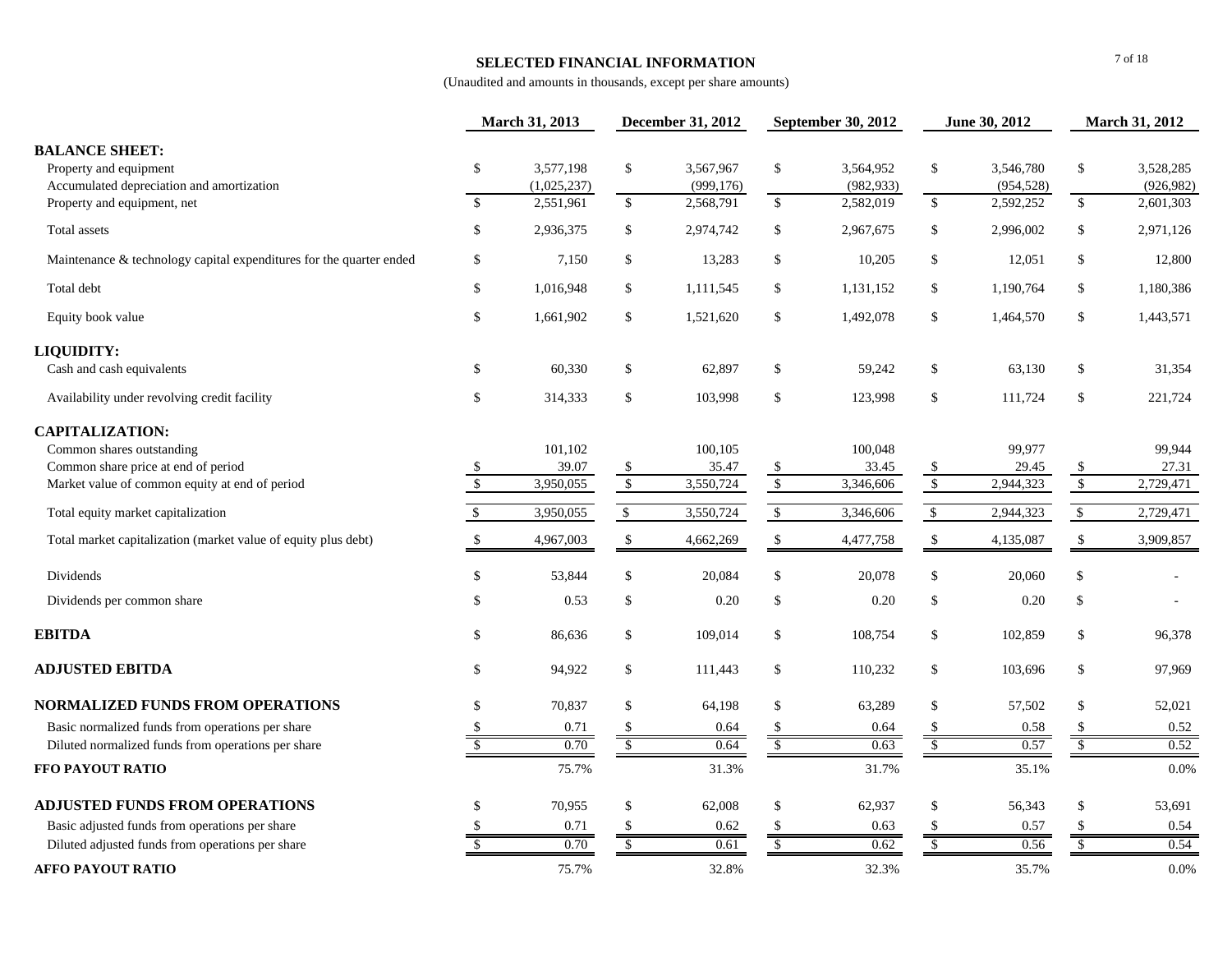#### **SELECTED FINANCIAL INFORMATION**

(Unaudited and amounts in thousands, except per share amounts) **For the Twelve** 

| 90<br>91<br>366<br>Number of days per period<br><b>ALL FACILITIES:</b><br>Average available beds<br>92,497<br>91,104<br>91,862<br>85.9%<br>88.7%<br>88.2%<br>Average compensated occupancy<br>7,147,578<br>7,351,044<br>29,668,774<br>Total compensated man-days<br>\$<br>\$<br>Revenue per compensated man-day<br>\$<br>59.43<br>59.06<br>59.14<br>Operating expenses per compensated man-day:<br>Fixed expense<br>32.43<br>32.20<br>31.56<br>Variable expense<br>10.01<br>10.06<br>10.05<br>Total<br>42.44<br>42.26<br>41.61<br>16.99<br>16.80<br>Operating income per compensated man-day<br>\$<br>17.53<br>\$<br>29.6%<br>28.6%<br>28.4%<br>Operating margin<br>DEPRECIATION AND AMORTIZATION:<br>Depreciation expense on real estate<br>79,145<br>19,747<br>19,343<br>Other depreciation expense<br>7,917<br>9,078<br>34,924<br>Amortization of negative contract values<br>(34)<br>(136)<br>(34)<br>27,630<br>28,387<br>$\sqrt{2}$<br>$\mathbb{S}$<br>\$<br>113,933<br>Depreciation and amortization<br><b>NET OPERATING INCOME:</b><br>Revenue<br>\$<br>\$<br>\$<br>Owned & controlled properties<br>341,774<br>352,314<br>1,421,447<br>82,991<br>Managed only and other<br>83,950<br>338,438<br><b>Total revenues</b><br>425,724<br>435,305<br>1,759,885<br><b>Operating Expenses</b><br>Owned & controlled properties<br>229,444<br>235,737<br>936,683<br>Managed only and other<br>315,501<br>78,086<br>79,797<br>Total operating expenses<br>307,530<br>315,534<br>1,252,184<br>Facility Net Operating Income<br>Owned & controlled properties<br>112,330<br>116,577<br>484,764<br>Managed only and other<br>5,864<br>3,194<br>22,937<br>$\$$<br>Total net operating income<br>\$<br>118,194<br>\$<br>119,771<br>507,701 | For the Three Months Ended March 31,<br>2013 | <b>Months Ended</b><br>December 31,<br>2012 |  |
|-------------------------------------------------------------------------------------------------------------------------------------------------------------------------------------------------------------------------------------------------------------------------------------------------------------------------------------------------------------------------------------------------------------------------------------------------------------------------------------------------------------------------------------------------------------------------------------------------------------------------------------------------------------------------------------------------------------------------------------------------------------------------------------------------------------------------------------------------------------------------------------------------------------------------------------------------------------------------------------------------------------------------------------------------------------------------------------------------------------------------------------------------------------------------------------------------------------------------------------------------------------------------------------------------------------------------------------------------------------------------------------------------------------------------------------------------------------------------------------------------------------------------------------------------------------------------------------------------------------------------------------------------------------------------------------------------------------------------------------|----------------------------------------------|---------------------------------------------|--|
|                                                                                                                                                                                                                                                                                                                                                                                                                                                                                                                                                                                                                                                                                                                                                                                                                                                                                                                                                                                                                                                                                                                                                                                                                                                                                                                                                                                                                                                                                                                                                                                                                                                                                                                                     |                                              |                                             |  |
|                                                                                                                                                                                                                                                                                                                                                                                                                                                                                                                                                                                                                                                                                                                                                                                                                                                                                                                                                                                                                                                                                                                                                                                                                                                                                                                                                                                                                                                                                                                                                                                                                                                                                                                                     |                                              |                                             |  |
|                                                                                                                                                                                                                                                                                                                                                                                                                                                                                                                                                                                                                                                                                                                                                                                                                                                                                                                                                                                                                                                                                                                                                                                                                                                                                                                                                                                                                                                                                                                                                                                                                                                                                                                                     |                                              |                                             |  |
|                                                                                                                                                                                                                                                                                                                                                                                                                                                                                                                                                                                                                                                                                                                                                                                                                                                                                                                                                                                                                                                                                                                                                                                                                                                                                                                                                                                                                                                                                                                                                                                                                                                                                                                                     |                                              |                                             |  |
|                                                                                                                                                                                                                                                                                                                                                                                                                                                                                                                                                                                                                                                                                                                                                                                                                                                                                                                                                                                                                                                                                                                                                                                                                                                                                                                                                                                                                                                                                                                                                                                                                                                                                                                                     |                                              |                                             |  |
|                                                                                                                                                                                                                                                                                                                                                                                                                                                                                                                                                                                                                                                                                                                                                                                                                                                                                                                                                                                                                                                                                                                                                                                                                                                                                                                                                                                                                                                                                                                                                                                                                                                                                                                                     |                                              |                                             |  |
|                                                                                                                                                                                                                                                                                                                                                                                                                                                                                                                                                                                                                                                                                                                                                                                                                                                                                                                                                                                                                                                                                                                                                                                                                                                                                                                                                                                                                                                                                                                                                                                                                                                                                                                                     |                                              |                                             |  |
|                                                                                                                                                                                                                                                                                                                                                                                                                                                                                                                                                                                                                                                                                                                                                                                                                                                                                                                                                                                                                                                                                                                                                                                                                                                                                                                                                                                                                                                                                                                                                                                                                                                                                                                                     |                                              |                                             |  |
|                                                                                                                                                                                                                                                                                                                                                                                                                                                                                                                                                                                                                                                                                                                                                                                                                                                                                                                                                                                                                                                                                                                                                                                                                                                                                                                                                                                                                                                                                                                                                                                                                                                                                                                                     |                                              |                                             |  |
|                                                                                                                                                                                                                                                                                                                                                                                                                                                                                                                                                                                                                                                                                                                                                                                                                                                                                                                                                                                                                                                                                                                                                                                                                                                                                                                                                                                                                                                                                                                                                                                                                                                                                                                                     |                                              |                                             |  |
|                                                                                                                                                                                                                                                                                                                                                                                                                                                                                                                                                                                                                                                                                                                                                                                                                                                                                                                                                                                                                                                                                                                                                                                                                                                                                                                                                                                                                                                                                                                                                                                                                                                                                                                                     |                                              |                                             |  |
|                                                                                                                                                                                                                                                                                                                                                                                                                                                                                                                                                                                                                                                                                                                                                                                                                                                                                                                                                                                                                                                                                                                                                                                                                                                                                                                                                                                                                                                                                                                                                                                                                                                                                                                                     |                                              |                                             |  |
|                                                                                                                                                                                                                                                                                                                                                                                                                                                                                                                                                                                                                                                                                                                                                                                                                                                                                                                                                                                                                                                                                                                                                                                                                                                                                                                                                                                                                                                                                                                                                                                                                                                                                                                                     |                                              |                                             |  |
|                                                                                                                                                                                                                                                                                                                                                                                                                                                                                                                                                                                                                                                                                                                                                                                                                                                                                                                                                                                                                                                                                                                                                                                                                                                                                                                                                                                                                                                                                                                                                                                                                                                                                                                                     |                                              |                                             |  |
|                                                                                                                                                                                                                                                                                                                                                                                                                                                                                                                                                                                                                                                                                                                                                                                                                                                                                                                                                                                                                                                                                                                                                                                                                                                                                                                                                                                                                                                                                                                                                                                                                                                                                                                                     |                                              |                                             |  |
|                                                                                                                                                                                                                                                                                                                                                                                                                                                                                                                                                                                                                                                                                                                                                                                                                                                                                                                                                                                                                                                                                                                                                                                                                                                                                                                                                                                                                                                                                                                                                                                                                                                                                                                                     |                                              |                                             |  |
|                                                                                                                                                                                                                                                                                                                                                                                                                                                                                                                                                                                                                                                                                                                                                                                                                                                                                                                                                                                                                                                                                                                                                                                                                                                                                                                                                                                                                                                                                                                                                                                                                                                                                                                                     |                                              |                                             |  |
|                                                                                                                                                                                                                                                                                                                                                                                                                                                                                                                                                                                                                                                                                                                                                                                                                                                                                                                                                                                                                                                                                                                                                                                                                                                                                                                                                                                                                                                                                                                                                                                                                                                                                                                                     |                                              |                                             |  |
|                                                                                                                                                                                                                                                                                                                                                                                                                                                                                                                                                                                                                                                                                                                                                                                                                                                                                                                                                                                                                                                                                                                                                                                                                                                                                                                                                                                                                                                                                                                                                                                                                                                                                                                                     |                                              |                                             |  |
|                                                                                                                                                                                                                                                                                                                                                                                                                                                                                                                                                                                                                                                                                                                                                                                                                                                                                                                                                                                                                                                                                                                                                                                                                                                                                                                                                                                                                                                                                                                                                                                                                                                                                                                                     |                                              |                                             |  |
|                                                                                                                                                                                                                                                                                                                                                                                                                                                                                                                                                                                                                                                                                                                                                                                                                                                                                                                                                                                                                                                                                                                                                                                                                                                                                                                                                                                                                                                                                                                                                                                                                                                                                                                                     |                                              |                                             |  |
|                                                                                                                                                                                                                                                                                                                                                                                                                                                                                                                                                                                                                                                                                                                                                                                                                                                                                                                                                                                                                                                                                                                                                                                                                                                                                                                                                                                                                                                                                                                                                                                                                                                                                                                                     |                                              |                                             |  |
|                                                                                                                                                                                                                                                                                                                                                                                                                                                                                                                                                                                                                                                                                                                                                                                                                                                                                                                                                                                                                                                                                                                                                                                                                                                                                                                                                                                                                                                                                                                                                                                                                                                                                                                                     |                                              |                                             |  |
|                                                                                                                                                                                                                                                                                                                                                                                                                                                                                                                                                                                                                                                                                                                                                                                                                                                                                                                                                                                                                                                                                                                                                                                                                                                                                                                                                                                                                                                                                                                                                                                                                                                                                                                                     |                                              |                                             |  |
|                                                                                                                                                                                                                                                                                                                                                                                                                                                                                                                                                                                                                                                                                                                                                                                                                                                                                                                                                                                                                                                                                                                                                                                                                                                                                                                                                                                                                                                                                                                                                                                                                                                                                                                                     |                                              |                                             |  |
|                                                                                                                                                                                                                                                                                                                                                                                                                                                                                                                                                                                                                                                                                                                                                                                                                                                                                                                                                                                                                                                                                                                                                                                                                                                                                                                                                                                                                                                                                                                                                                                                                                                                                                                                     |                                              |                                             |  |
|                                                                                                                                                                                                                                                                                                                                                                                                                                                                                                                                                                                                                                                                                                                                                                                                                                                                                                                                                                                                                                                                                                                                                                                                                                                                                                                                                                                                                                                                                                                                                                                                                                                                                                                                     |                                              |                                             |  |
|                                                                                                                                                                                                                                                                                                                                                                                                                                                                                                                                                                                                                                                                                                                                                                                                                                                                                                                                                                                                                                                                                                                                                                                                                                                                                                                                                                                                                                                                                                                                                                                                                                                                                                                                     |                                              |                                             |  |
|                                                                                                                                                                                                                                                                                                                                                                                                                                                                                                                                                                                                                                                                                                                                                                                                                                                                                                                                                                                                                                                                                                                                                                                                                                                                                                                                                                                                                                                                                                                                                                                                                                                                                                                                     |                                              |                                             |  |
|                                                                                                                                                                                                                                                                                                                                                                                                                                                                                                                                                                                                                                                                                                                                                                                                                                                                                                                                                                                                                                                                                                                                                                                                                                                                                                                                                                                                                                                                                                                                                                                                                                                                                                                                     |                                              |                                             |  |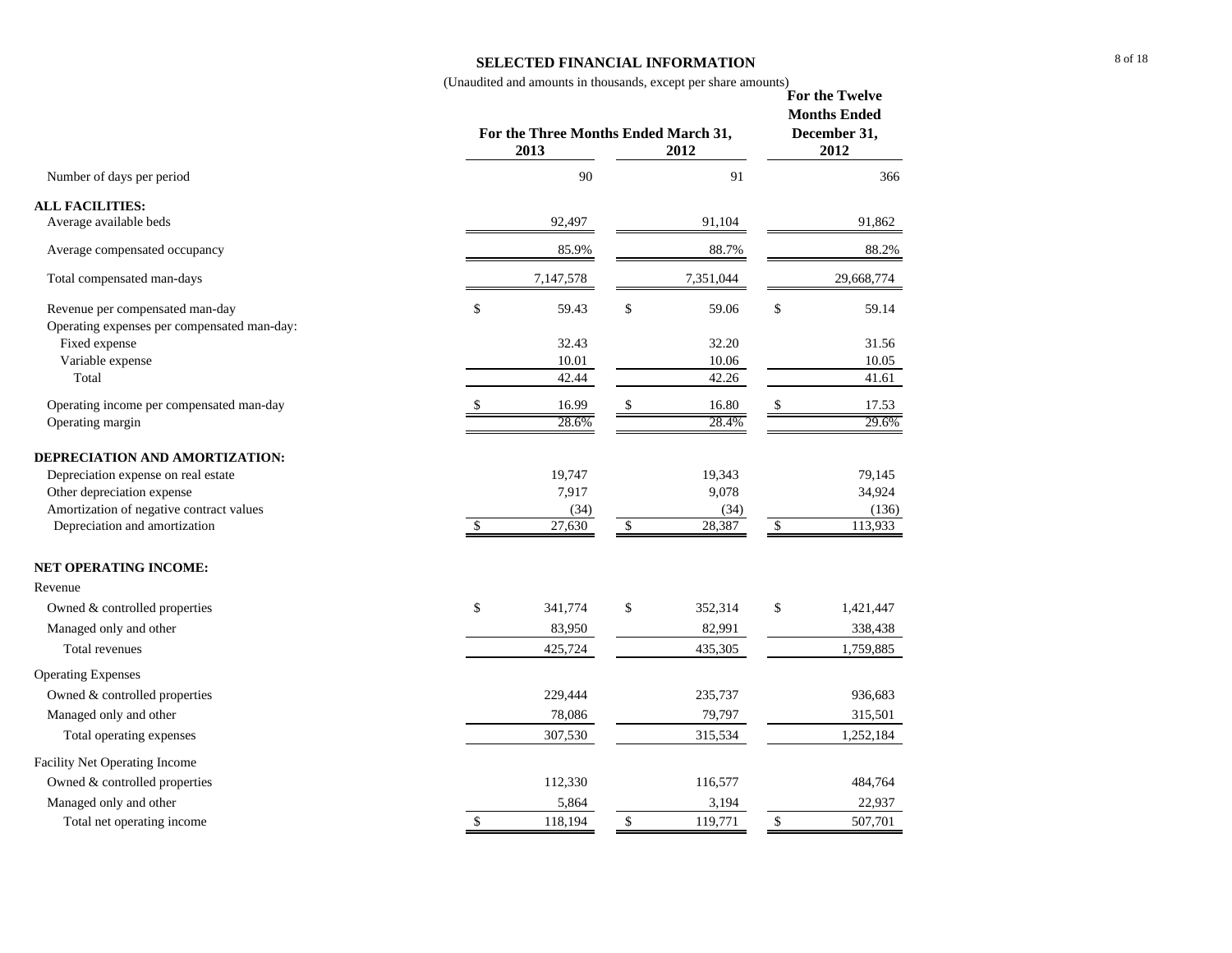#### **SEGMENTED DATA**

|                                             |     | For the Three Months Ended March 31,<br>2013<br>2012 |            |           |                           |            |  |
|---------------------------------------------|-----|------------------------------------------------------|------------|-----------|---------------------------|------------|--|
| <b>OWNED AND MANAGED FACILITIES:</b>        |     |                                                      |            |           |                           |            |  |
| Corrections revenue                         | \$  | 341,493                                              | \$         | 351,763   | \$                        | 1,418,783  |  |
| Operating expenses:                         |     |                                                      |            |           |                           |            |  |
| Fixed expense                               |     | 176,354                                              |            | 181,135   |                           | 716,277    |  |
| Variable expense                            |     | 52,901                                               |            | 54,503    |                           | 219,403    |  |
| Total                                       |     | 229,255                                              |            | 235,638   |                           | 935,680    |  |
| Facility net operating income               |     | 112,238                                              | \$         | 116,125   |                           | 483,103    |  |
|                                             |     |                                                      |            |           |                           |            |  |
| Average available beds                      |     | 67,975                                               |            | 66,582    |                           | 67,340     |  |
| Average compensated occupancy               |     | 81.9%                                                |            | 85.8%     |                           | 85.1%      |  |
| Total compensated man-days                  |     | 5,010,775                                            |            | 5,200,419 |                           | 20,985,383 |  |
| Revenue per compensated man-day             | \$  | 68.15                                                | \$         | 67.64     | \$                        | 67.61      |  |
| Operating expenses per compensated man-day: |     |                                                      |            |           |                           |            |  |
| Fixed                                       |     | 35.19                                                |            | 34.83     |                           | 34.13      |  |
| Variable                                    |     | 10.56                                                |            | 10.48     |                           | 10.46      |  |
| Total                                       |     | 45.75                                                |            | 45.31     |                           | 44.59      |  |
|                                             |     |                                                      |            |           |                           |            |  |
| Operating income per compensated man-day    |     | 22.40                                                | \$         | 22.33     |                           | 23.02      |  |
| Operating margin                            |     | 32.9%                                                |            | 33.0%     |                           | 34.0%      |  |
| <b>MANAGED ONLY FACILITIES:</b>             |     |                                                      |            |           |                           |            |  |
| Corrections revenue                         | \$  | 83,313                                               | \$         | 82,408    | \$                        | 335,827    |  |
| Operating expenses:                         |     |                                                      |            |           |                           |            |  |
| Fixed expense                               |     | 55,426                                               |            | 55,594    |                           | 220,092    |  |
| Variable expense                            |     | 18,624                                               |            | 19,463    |                           | 78,719     |  |
| Total                                       |     | 74,050                                               |            | 75,057    |                           | 298,811    |  |
| Facility net operating income               | \$. | 9,263                                                | $\sqrt{3}$ | 7,351     | $\boldsymbol{\mathsf{S}}$ | 37,016     |  |
| Average available beds                      |     | 24,522                                               |            | 24,522    |                           | 24,522     |  |
| Average compensated occupancy               |     | 96.8%                                                |            | 96.4%     |                           | 96.8%      |  |
| Total compensated man-days                  |     | 2,136,803                                            |            | 2,150,625 |                           | 8,683,391  |  |
| Revenue per compensated man-day             | \$  | 38.99                                                | \$         | 38.32     | \$                        | 38.67      |  |
| Operating expenses per compensated man-day: |     |                                                      |            |           |                           |            |  |
| Fixed expense                               |     | 25.94                                                |            | 25.85     |                           | 25.35      |  |
| Variable expense                            |     | 8.72                                                 |            | 9.05      |                           | 9.07       |  |
| Total                                       |     | 34.66                                                |            | 34.90     |                           | 34.42      |  |
| Operating income per compensated man-day    |     | 4.33                                                 | \$         | 3.42      | \$                        | 4.25       |  |
| Operating margin                            |     | 11.1%                                                |            | 8.9%      |                           | 11.0%      |  |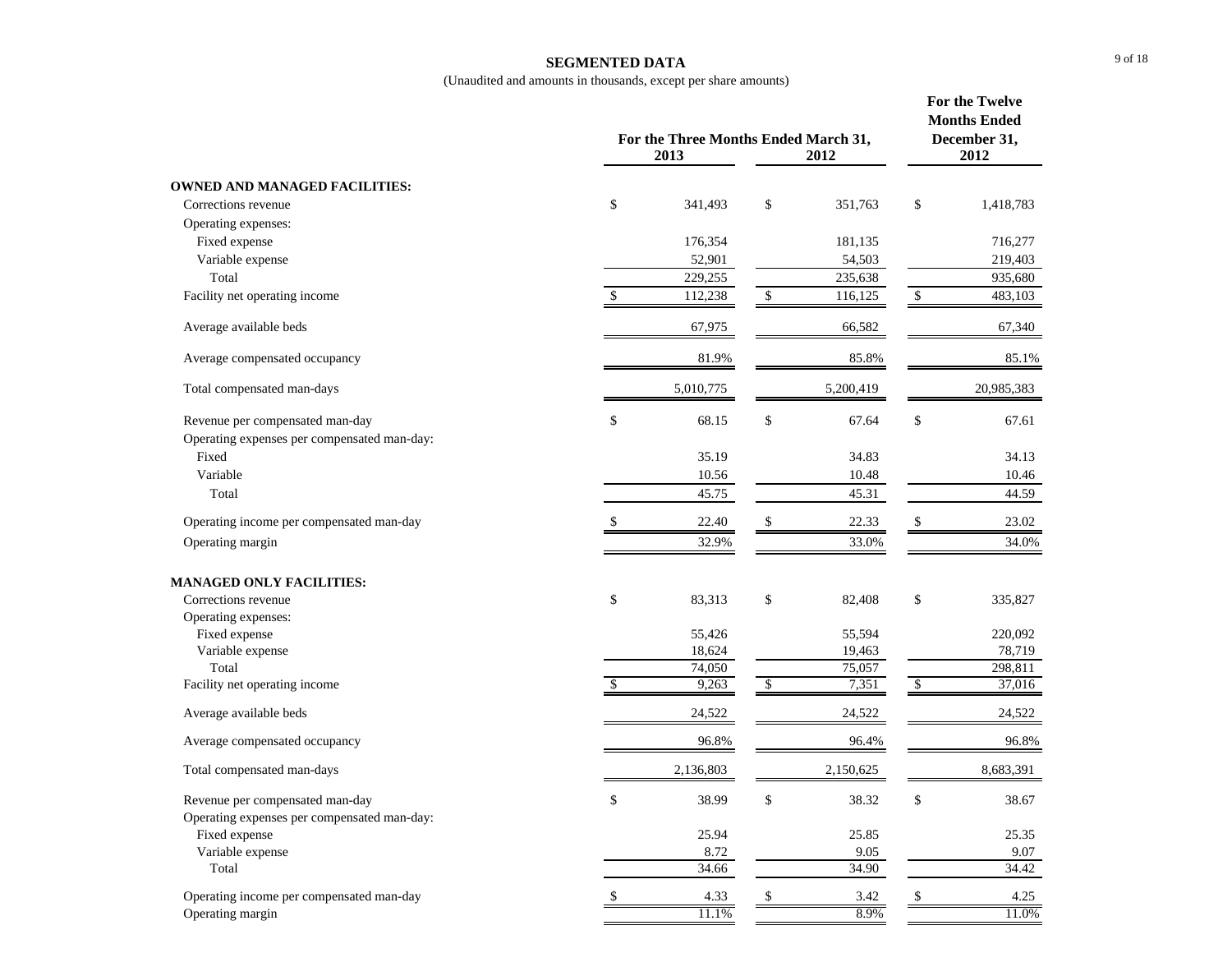## **ANALYSIS OF OUTSTANDING DEBT**

(Unaudited and amounts in thousands)

|                                                              | Outstanding<br><b>Balance</b><br>12/31/2012 | Outstanding<br><b>Balance</b><br>3/31/2013 | <b>Stated</b><br><b>Interest</b><br>Rate | <b>Effective</b><br><b>Interest</b><br>1)<br>Rate | <b>Maturity</b><br>Date | Callable/<br>Redeemable                                                                                                                                                                               |
|--------------------------------------------------------------|---------------------------------------------|--------------------------------------------|------------------------------------------|---------------------------------------------------|-------------------------|-------------------------------------------------------------------------------------------------------------------------------------------------------------------------------------------------------|
| <b>Fixed Rate:</b>                                           |                                             |                                            |                                          |                                                   |                         |                                                                                                                                                                                                       |
| \$465.0 Million Senior Notes<br><b>Total Fixed Rate Debt</b> | 456,545<br>S.<br>456,545                    | 456,948<br>456,948                         | 7.75%                                    | 8.65%                                             | June 2017               | On or prior to June 1, 2012, 35% redeemable at 107.75% with<br>proceeds from equity offerings; on or after June 1, 2013,<br>100% redeemable at various premium prices until June 1,<br>$2015$ at par. |
| <b>Floating Rate:</b>                                        |                                             |                                            |                                          |                                                   |                         |                                                                                                                                                                                                       |
| <b>Revolving Credit Facility</b>                             | 655,000                                     | 560,000                                    | 1.92%                                    | 2)<br>2.14%                                       | December 2017           |                                                                                                                                                                                                       |
| <b>Grand Total Debt</b>                                      | 1,111,545                                   | 1,016,948                                  | 4.54%                                    | 4.94%                                             | 4.5                     | 3)                                                                                                                                                                                                    |

<sup>1)</sup> Includes amortization of debt issuance costs, net of debt discounts and premiums.

<sup>2)</sup> During March 2013, the Company amended and extended the revolving credit facility to an aggregate capacity of \$900.0 million with a maturity of December 2017. The Company also has \$25.7 million of letters of credit ou reducing the available capacity under the revolving credit facility to \$314.3 million as of March 31, 2013. The Revolving Credit facility currently bears interest at LIBOR plus a margin of 1.50%.

<sup>3)</sup> Represents the weighted average debt maturity in years.

### *Debt Maturity Schedule at March 31, 2013:*

| <b>Year</b>                                         | <b>Total Debt</b><br><b>Maturing</b> |           | % of Debt<br><b>Maturing</b> | % of Debt<br><b>Maturing</b> |
|-----------------------------------------------------|--------------------------------------|-----------|------------------------------|------------------------------|
| 2013                                                |                                      |           | $0.00\%$                     | 0.00%                        |
| 2014                                                |                                      |           | $0.00\%$                     | 0.00%                        |
| 2015                                                |                                      |           | $0.00\%$                     | 0.00%                        |
| 2016                                                |                                      |           | $0.00\%$                     | $0.00\%$                     |
| 2017                                                |                                      | 1,025,000 | 100.00%                      | 100.00%                      |
| <b>Thereafter</b>                                   |                                      |           | $0.00\%$                     | 100.00%                      |
|                                                     | \$                                   | 1,025,000 | 100.00%                      |                              |
| <b>Debt Discount - \$465.0 Million Senior Notes</b> |                                      | (8,052)   |                              |                              |
|                                                     | \$                                   | 1.016.948 |                              |                              |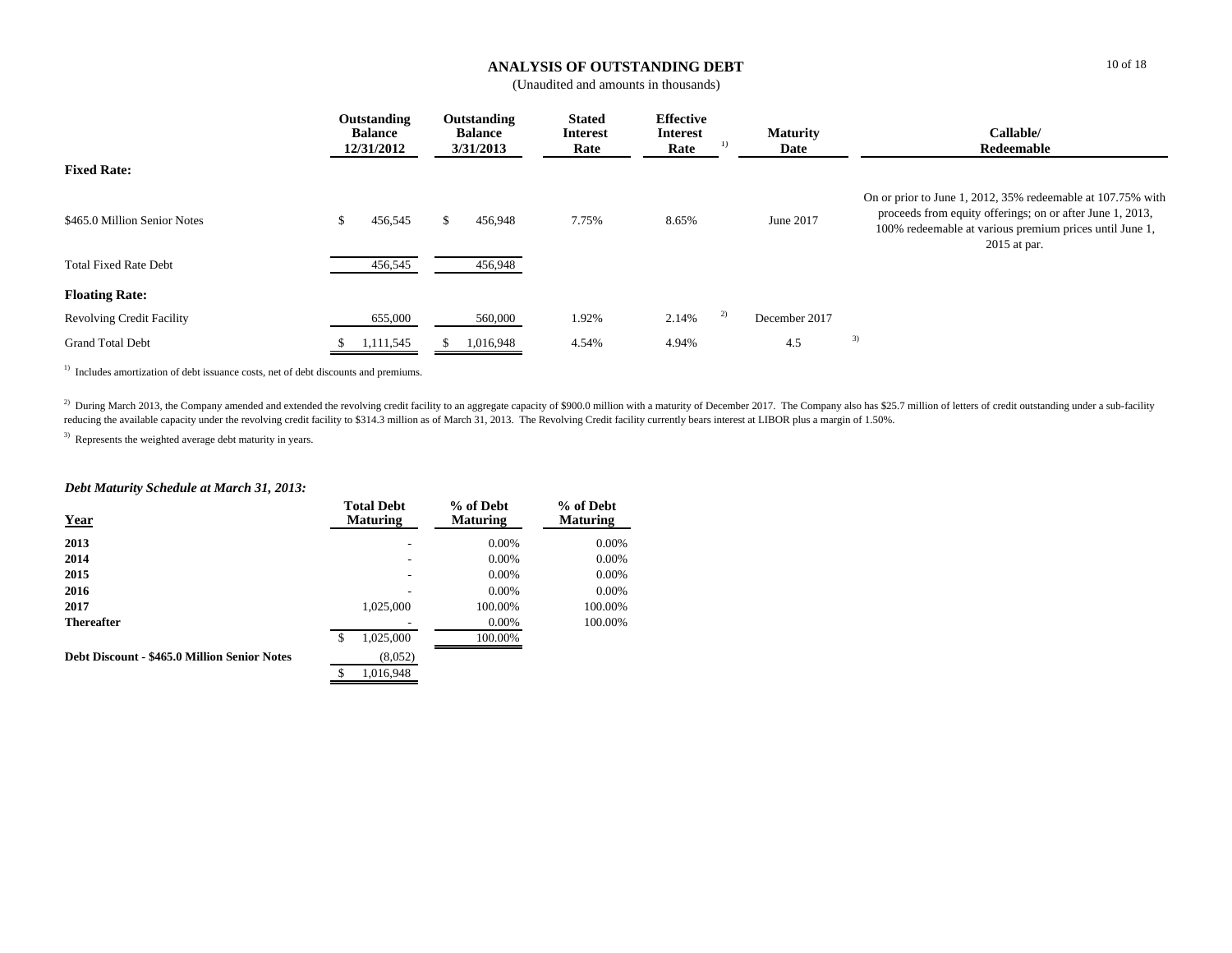#### **SELECTED OPERATING RATIOS**

(Unaudited and amounts in thousands, except per share amounts)

|                                                                                                                             |               | <b>For the Three Months Ended</b> |              |        | For the Twelve<br><b>Months Ended</b> |                      |
|-----------------------------------------------------------------------------------------------------------------------------|---------------|-----------------------------------|--------------|--------|---------------------------------------|----------------------|
|                                                                                                                             |               | 2013                              | March 31,    | 2012   |                                       | December 31,<br>2012 |
| <b>COVERAGE RATIOS:</b>                                                                                                     |               |                                   |              |        |                                       |                      |
| Interest coverage ratio (Adjusted EBITDA/Interest incurred) (x)                                                             |               | 7.9                               |              | 5.9    |                                       | 7.4                  |
| Fixed charge coverage ratio (Adjusted EBITDA/(Interest incurred $+$ Scheduled prin pmts)) (x)                               |               | 7.9                               |              | 5.9    |                                       | 7.4                  |
| Senior debt coverage ratio (Senior debt/Annualized Adjusted EBITDA) (x)                                                     |               | 2.7                               |              | 3.0    |                                       | 2.6                  |
| Total debt coverage ratio (Total debt/Annualized Adjusted EBITDA) (x)                                                       |               | 2.7                               |              | 3.0    |                                       | 2.6                  |
| Accounts receivable turnover (Annualized revenues/Accounts receivable) (x)                                                  |               | 7.3                               |              | 6.7    |                                       | 7.0                  |
| <b>DEBT/EQUITY RATIOS:</b>                                                                                                  |               |                                   |              |        |                                       |                      |
| Total debt/Total market capitalization                                                                                      |               | 20.5%                             |              | 30.2%  |                                       | 23.8%                |
| Total debt/Equity market capitalization                                                                                     |               | 25.7%                             |              | 43.2%  |                                       | 31.3%                |
| Total debt/Book equity capitalization                                                                                       |               | 61.2%                             |              | 81.8%  |                                       | 73.1%                |
| Total debt/Gross book value of real estate assets                                                                           |               | 28.4%                             |              | 33.4%  |                                       | 31.1%                |
| <b>RETURN ON INVESTMENT RATIOS:</b>                                                                                         |               |                                   |              |        |                                       |                      |
| Annualized return on operating real estate investments                                                                      |               |                                   |              |        |                                       |                      |
| (Annualized Adjusted EBITDA/Average operating real estate investments (undepreciated book value)*)                          |               | 10.6%                             |              | 11.1%  |                                       | 11.9%                |
| Annualized return on total assets                                                                                           |               |                                   |              |        |                                       |                      |
| (Annualized Adjusted EBITDA/Average total assets (undepreciated book value)*)                                               |               | 9.6%                              |              | 10.0%  |                                       | 10.7%                |
| <b>OVERHEAD RATIOS:</b>                                                                                                     |               |                                   |              |        |                                       |                      |
| Annualized general & administrative expenses (excl. REIT conversion costs)/Average total assets (undepreciated book value)* |               | 2.3%                              |              | 2.2%   |                                       | 2.1%                 |
| General & administrative expenses (excluding REIT conversion costs)/Total revenues                                          |               | 5.4%                              |              | 5.0%   |                                       | 4.8%                 |
| <b>INTEREST EXPENSE, NET:</b>                                                                                               |               |                                   |              |        |                                       |                      |
| Interest income from continuing operations                                                                                  | \$            | (350)                             | \$           | (460)  | \$                                    | (2,134)              |
| Interest incurred                                                                                                           |               | 12,010                            |              | 16,694 |                                       | 57,238               |
| Amortization of debt costs and other non-cash interest                                                                      |               | 1,047                             |              | 1,153  |                                       | 4,316                |
| Capitalized interest                                                                                                        |               | (141)                             |              | (497)  |                                       | (1,057)              |
| Interest expense, net                                                                                                       | <sup>\$</sup> | 12,566                            | \$           | 16,890 | $\mathcal{S}$                         | 58,363               |
| <b>EBITDA CALCULATION:</b>                                                                                                  |               |                                   |              |        |                                       |                      |
| Net income                                                                                                                  | $\$$          | 181,092                           | $\mathbb{S}$ | 31,680 | \$                                    | 156,761              |
| Interest expense, net                                                                                                       |               | 12,566                            |              | 16,890 |                                       | 58,363               |
| Depreciation and amortization                                                                                               |               | 27,630                            |              | 28,387 |                                       | 113,933              |
| Income tax expense (benefit)                                                                                                |               | (134, 652)                        |              | 19,059 |                                       | 87,586               |
| (Income) loss from discontinued operations, net of taxes                                                                    |               | ÷                                 |              | 362    |                                       | 362                  |
| <b>EBITDA</b>                                                                                                               |               | 86,636                            |              | 96,378 |                                       | 417,005              |
| Expenses associated with debt refinancing transactions                                                                      |               | 225                               |              | 1,541  |                                       | 2,099                |
| Expenses associated with pursuit of REIT conversion                                                                         |               | 8,061                             |              | 50     |                                       | 4,236                |
| <b>ADJUSTED EBITDA</b>                                                                                                      | \$            | 94,922                            | $\mathbb{S}$ | 97,969 | \$                                    | 423,340              |

*\*Calculated as a simple average (beginning of period plus end of period divided by 2)*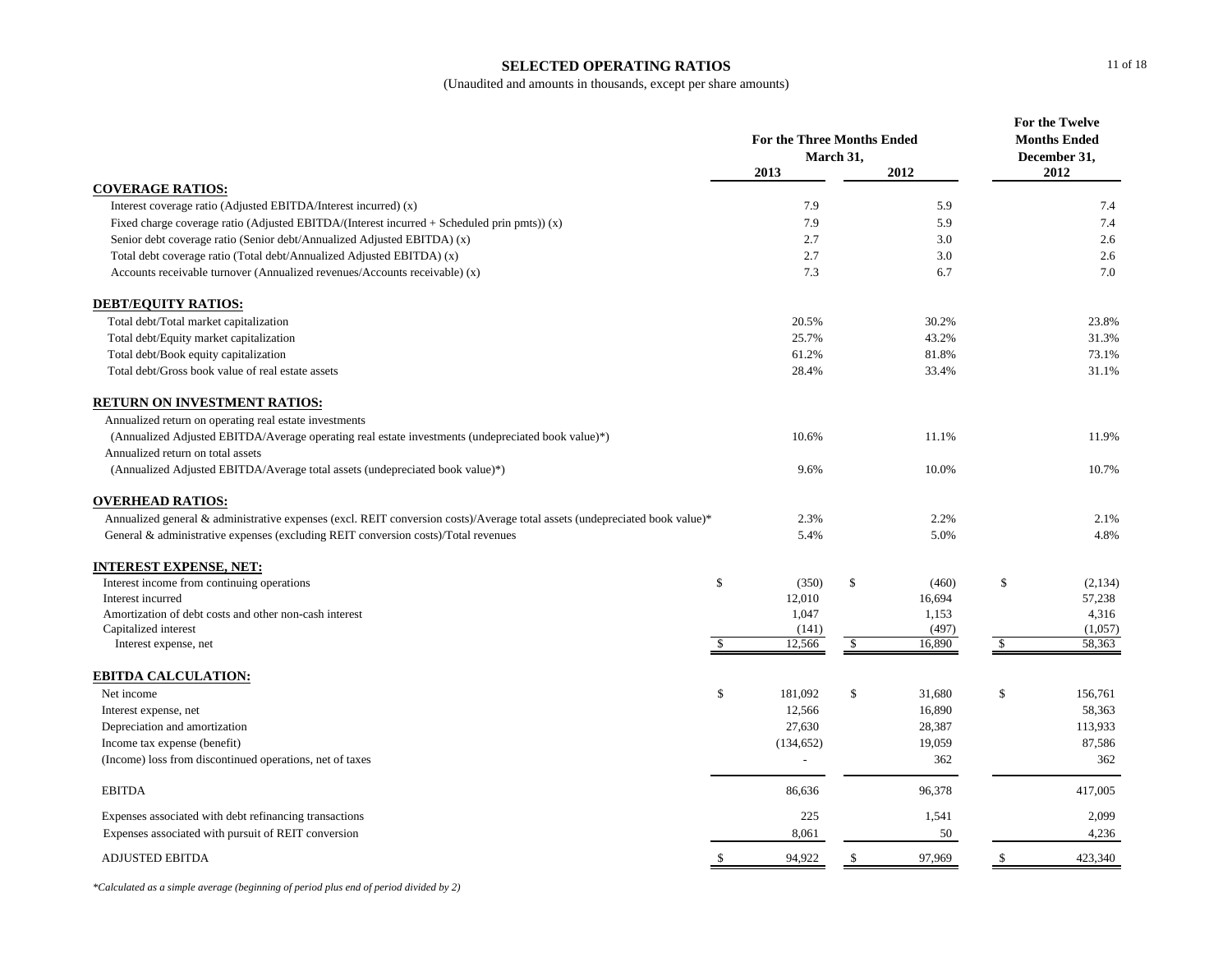### **TOP 10 PARTNERS**

### (Unaudited and amounts in thousands)

| <b>Customer</b> |                                                     | <b>Revenue For the Three</b><br><b>Months Ended</b><br><b>March 31, 2013</b> | <b>Percent of Revenue For the</b><br><b>Three Months Ended</b><br><b>March 31, 2013</b> |  |
|-----------------|-----------------------------------------------------|------------------------------------------------------------------------------|-----------------------------------------------------------------------------------------|--|
|                 | 1 United States Marshals                            | \$<br>77,538                                                                 | 18.21%                                                                                  |  |
|                 | 2 Bureau of Prisons                                 | 51,396                                                                       | 12.07%                                                                                  |  |
|                 | 3 California                                        | 50,705                                                                       | 11.91%                                                                                  |  |
|                 | 4 United States Immigration and Customs Enforcement | 49,224                                                                       | 11.56%                                                                                  |  |
|                 | 5 Georgia                                           | 26,146                                                                       | 6.14%                                                                                   |  |
|                 | 6 Texas                                             | 21,910                                                                       | 5.15%                                                                                   |  |
|                 | 7 Tennessee                                         | 21,319                                                                       | 5.01%                                                                                   |  |
|                 | 8 Florida                                           | 19,024                                                                       | 4.47%                                                                                   |  |
|                 | 9 Colorado                                          | 15,475                                                                       | 3.63%                                                                                   |  |
|                 | 10 Oklahoma                                         | 10,827                                                                       | 2.54%                                                                                   |  |
|                 |                                                     | 343,564                                                                      | 80.70%                                                                                  |  |
|                 | <b>Total Revenue</b>                                | 425,724                                                                      | 100.00%                                                                                 |  |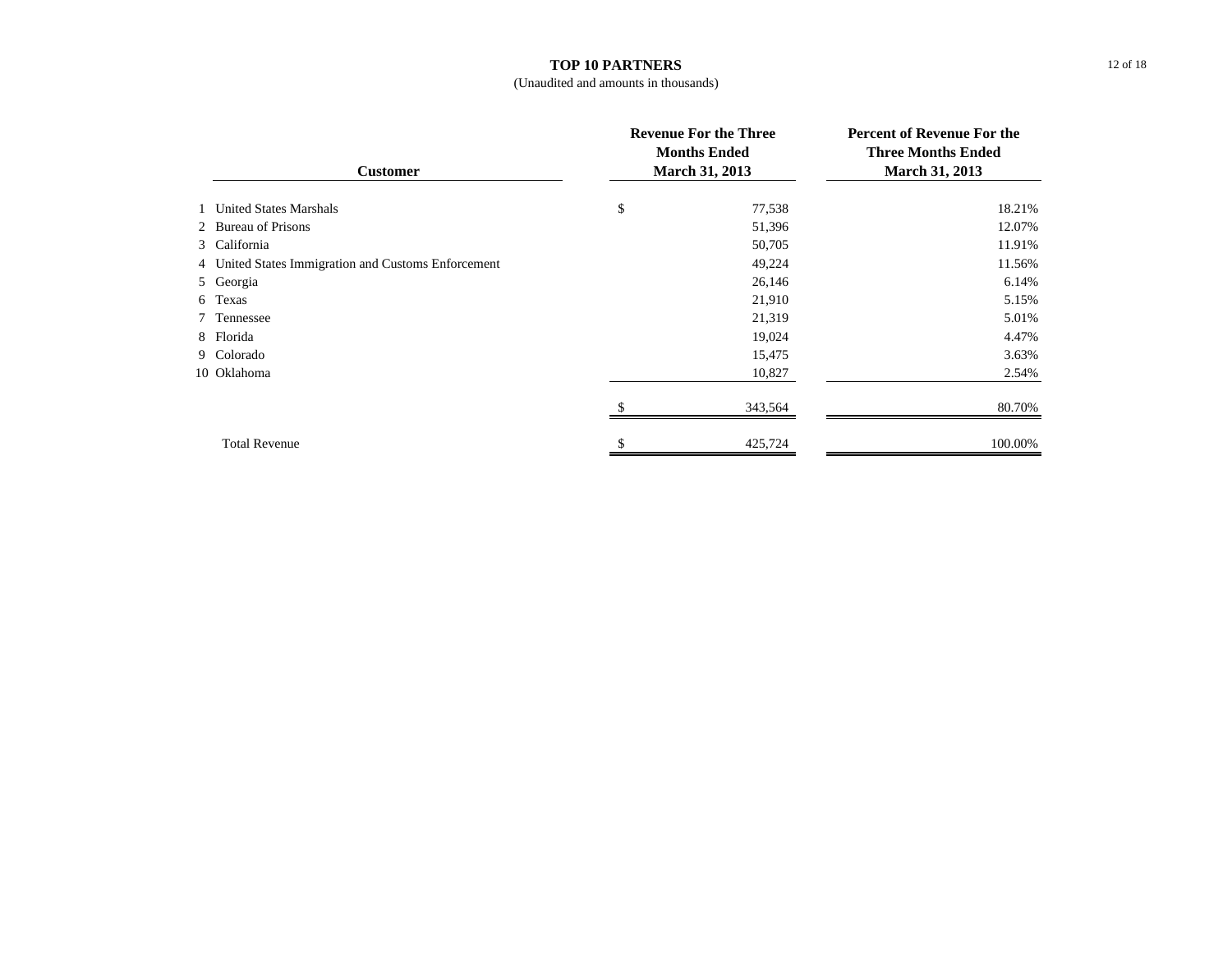| <b>Facility Name</b>                                               | <b>Year Constructed</b><br>(A) | <b>Primary Customer</b>                 | Design<br>Capacity $(B)$ | <b>Security</b><br>Level | <b>Facility Type</b><br>(C) | <b>Term</b> | Remaining<br><b>Renewal Options</b><br>(D) | Compensated<br>Occupancy % for<br>the Quarter ended<br>3/31/13 |
|--------------------------------------------------------------------|--------------------------------|-----------------------------------------|--------------------------|--------------------------|-----------------------------|-------------|--------------------------------------------|----------------------------------------------------------------|
| <b>Owned and Managed Facilities:</b>                               |                                |                                         |                          |                          |                             |             |                                            |                                                                |
| Central Arizona Detention Center<br>Florence, Arizona              | 1994, 1998                     | <b>USMS</b>                             | 2,304                    | Multi                    | Detention                   | $Sep-13$    | $(3)$ 5 year                               | 87.8%                                                          |
| Eloy Detention Center<br>Eloy, Arizona                             | 1995, 1996                     | ICE                                     | 1,500                    | Medium                   | Detention                   | Indefinite  | u.                                         | 99.3%                                                          |
| Florence Correctional Center<br>Florence, Arizona                  | 1999, 2004                     | <b>USMS</b>                             | 1,824                    | Multi                    | Detention                   | Sep-13      | $(3)$ 5 year                               | 133.1%                                                         |
| La Palma Correctional Center<br>Eloy, Arizona                      | 2008                           | State of California                     | 3,060                    | Medium                   | Correctional                | $Jun-13$    | Indefinite                                 | 97.8%                                                          |
| Red Rock Correctional Center (E)<br>Eloy, Arizona                  | 2006                           | State of California                     | 1,596                    | Medium                   | Correctional                | $Jun-13$    | Indefinite                                 | 96.5%                                                          |
| Saguaro Correctional Facility<br>Eloy, Arizona                     | 2007                           | State of Hawaii                         | 1,896                    | Medium                   | Correctional                | $Jun-14$    | $(2)$ 1 year                               | 76.3%                                                          |
| California City Correctional Center<br>California City, California | 1999                           | Office of the Federal Detention Trustee | 2,304                    | Medium                   | Detention                   | $Sep-25$    |                                            | 50.5%                                                          |
| San Diego Correctional Facility (F)<br>San Diego, California       | 1999, 2000                     | $\ensuremath{\textup{\textbf{ICE}}}$    | 1,154                    | Minimum/<br>Medium       | Detention                   | $Jun-14$    | $(3)$ 3 year                               | 86.9%                                                          |
| <b>Bent County Correctional Facility</b><br>Las Animas, Colorado   | 1992, 1997, 2008               | State of Colorado                       | 1,420                    | Medium                   | Correctional                | $Jun-13$    | $(3)$ 1 year                               | 97.6%                                                          |
| Crowley County Correctional Facility<br>Olney Springs, Colorado    | 1998, 2004                     | State of Colorado                       | 1,794                    | Medium                   | Correctional                | $Jun-13$    | $(3)$ 1 year                               | 66.2%                                                          |
| Huerfano County Correctional Center (G)<br>Walsenburg, Colorado    | 1997                           |                                         | 752                      | Medium                   | Correctional                |             |                                            | 0.0%                                                           |
| Kit Carson Correctional Center<br>Burlington, Colorado             | 1998, 2008                     | State of Colorado                       | 1,488                    | Medium                   | Correctional                | $Jun-13$    | $(3)$ 1 year                               | 64.9%                                                          |
| Coffee Correctional Facility (H)<br>Nicholls, Georgia              | 1998, 1999, 2010               | State of Georgia                        | 2,312                    | Medium                   | Correctional                | $Jun-13$    | $(21)$ 1 year                              | 112.3%                                                         |
| Jenkins Correctional Center (H)<br>Millen, Georgia                 | 2012                           | State of Georgia                        | 1,124                    | Medium                   | Correctional                | $Jun-13$    | $(22)$ 1 year                              | 100.8%                                                         |
| McRae Correctional Facility<br>McRae, Georgia                      | 2000, 2002, 2012               | <b>BOP</b>                              | 1,978                    | Medium                   | Correctional                | $Nov-16$    | $(3)$ 2 year                               | 97.8%                                                          |
| North Georgia Detention Center<br>Hall County, Georgia             | 1980, 1989, 1999<br>2009       | ICE                                     | 502                      | Medium                   | Detention                   | $Mar-14$    | Indefinite                                 | 56.9%                                                          |
| <b>Stewart Detention Center</b><br>Lumpkin, Georgia                | 2004                           | ICE                                     | 1,752                    | Medium                   | Detention                   | Indefinite  |                                            | 84.2%                                                          |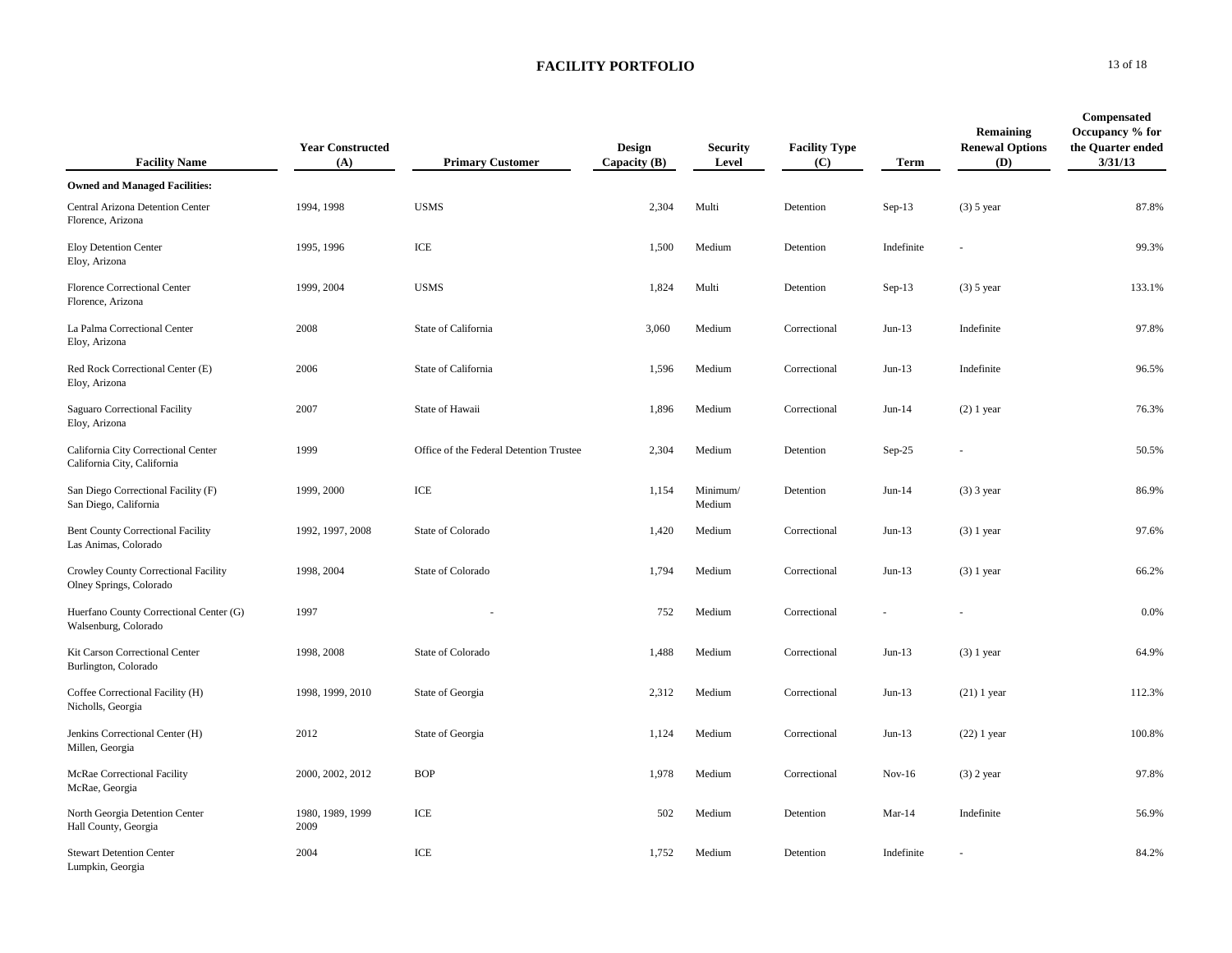| <b>Facility Name</b>                                                   | <b>Year Constructed</b><br>(A) | <b>Primary Customer</b>                 | <b>Design</b><br>Capacity $(B)$ | <b>Security</b><br>Level | <b>Facility Type</b><br>(C) | Term       | Remaining<br><b>Renewal Options</b><br>(D) | Compensated<br>Occupancy % for<br>the Quarter ended<br>3/31/13 |
|------------------------------------------------------------------------|--------------------------------|-----------------------------------------|---------------------------------|--------------------------|-----------------------------|------------|--------------------------------------------|----------------------------------------------------------------|
| Wheeler Correctional Facility (H)<br>Alamo, Georgia                    | 1998, 1999, 2010               | State of Georgia                        | 2,312                           | Medium                   | Correctional                | $Jun-13$   | $(21)$ 1 year                              | 115.6%                                                         |
| Leavenworth Detention Center<br>Leavenworth, Kansas                    | 1992, 2000, 2004,<br>2008      | <b>USMS</b>                             | 1,033                           | Maximum                  | Detention                   | $Dec-16$   | $(2)$ 5 year                               | 87.3%                                                          |
| Lee Adjustment Center<br>Beattyville, Kentucky                         | 1990                           | State of Vermont                        | 816                             | Minimum/<br>Medium       | Correctional                | $Jun-13$   | $(1)$ 2 year                               | 57.2%                                                          |
| Marion Adjustment Center<br>St. Mary, Kentucky                         | 1955, 1988                     | Commonwealth of Kentucky                | 826                             | Minimum/<br>Medium       | Correctional                | $Jun-13$   |                                            | 97.3%                                                          |
| Otter Creek Correctional Center (I)<br>Wheelwright, Kentucky           | 1993                           |                                         | 656                             | Minimum/<br>Medium       | Correctional                |            |                                            | 0.0%                                                           |
| Prairie Correctional Facility (J)<br>Appleton, Minnesota               | 1991                           |                                         | 1,600                           | Medium                   | Correctional                |            |                                            | 0.0%                                                           |
| <b>Adams County Correctional Center</b><br>Adams County, Mississippi   | 2008                           | <b>BOP</b>                              | 2,232                           | Medium                   | Correctional                | $Jul-13$   | $(3)$ 2 year                               | 108.5%                                                         |
| Tallahatchie County Correctional Facility (K)<br>Tutwiler, Mississippi | 2000, 2007, 2008               | State of California                     | 2,672                           | Medium                   | Correctional                | $Jun-13$   | Indefinite                                 | 98.4%                                                          |
| Crossroads Correctional Center (L)<br>Shelby, Montana                  | 1999                           | State of Montana                        | 664                             | Multi                    | Correctional                | $Jun-13$   | $(3)$ 2 year                               | 94.7%                                                          |
| Nevada Southern Detention Center<br>Pahrump, Nevada                    | 2010                           | Office of the Federal Detention Trustee | 1,072                           | Medium                   | Detention                   | $Sep-15$   | $(3)$ 5 year                               | 75.8%                                                          |
| <b>Elizabeth Detention Center</b><br>Elizabeth, New Jersey             | 1963                           | $\ensuremath{\text{ICE}}$               | 300                             | Minimum                  | Detention                   | $Sep-13$   | $(8)$ 1 year                               | 95.3%                                                          |
| Cibola County Corrections Center<br>Milan, New Mexico                  | 1994, 1999                     | <b>BOP</b>                              | 1,129                           | Medium                   | Correctional                | $Sep-14$   | $(3)$ 2 year                               | 104.4%                                                         |
| New Mexico Women's Correctional Facility<br>Grants, New Mexico         | 1989, 2000                     | <b>State of New Mexico</b>              | 596                             | Multi                    | Correctional                | $Jun-13$   |                                            | 99.2%                                                          |
| Torrance County Detention Facility<br>Estancia, New Mexico             | 1990, 1997                     | <b>USMS</b>                             | 910                             | Multi                    | Detention                   | Indefinite |                                            | 86.2%                                                          |
| Lake Erie Correctional Institution (M)<br>Conneaut, Ohio               | 1999                           | State of Ohio                           | 1,798                           | Medium                   | Correctional                | $Jun-32$   | Indefinite                                 | 97.2%                                                          |
| Northeast Ohio Correctional Center<br>Youngstown, Ohio                 | 1997                           | <b>BOP</b>                              | 2,016                           | Medium                   | Correctional                | $May-13$   | $(1)$ 2 year                               | 102.0%                                                         |
| Queensgate Correctional Facility (N)<br>Cincinnati, Ohio               | 1906                           |                                         | 850                             | Medium                   |                             |            |                                            | 0.0%                                                           |
| Cimarron Correctional Facility (O)<br>Cushing, Oklahoma                | 1997, 2008                     | State of Oklahoma                       | 1,692                           | Medium                   | Correctional                | $Jun-13$   | $(1)$ 1 year                               | 81.4%                                                          |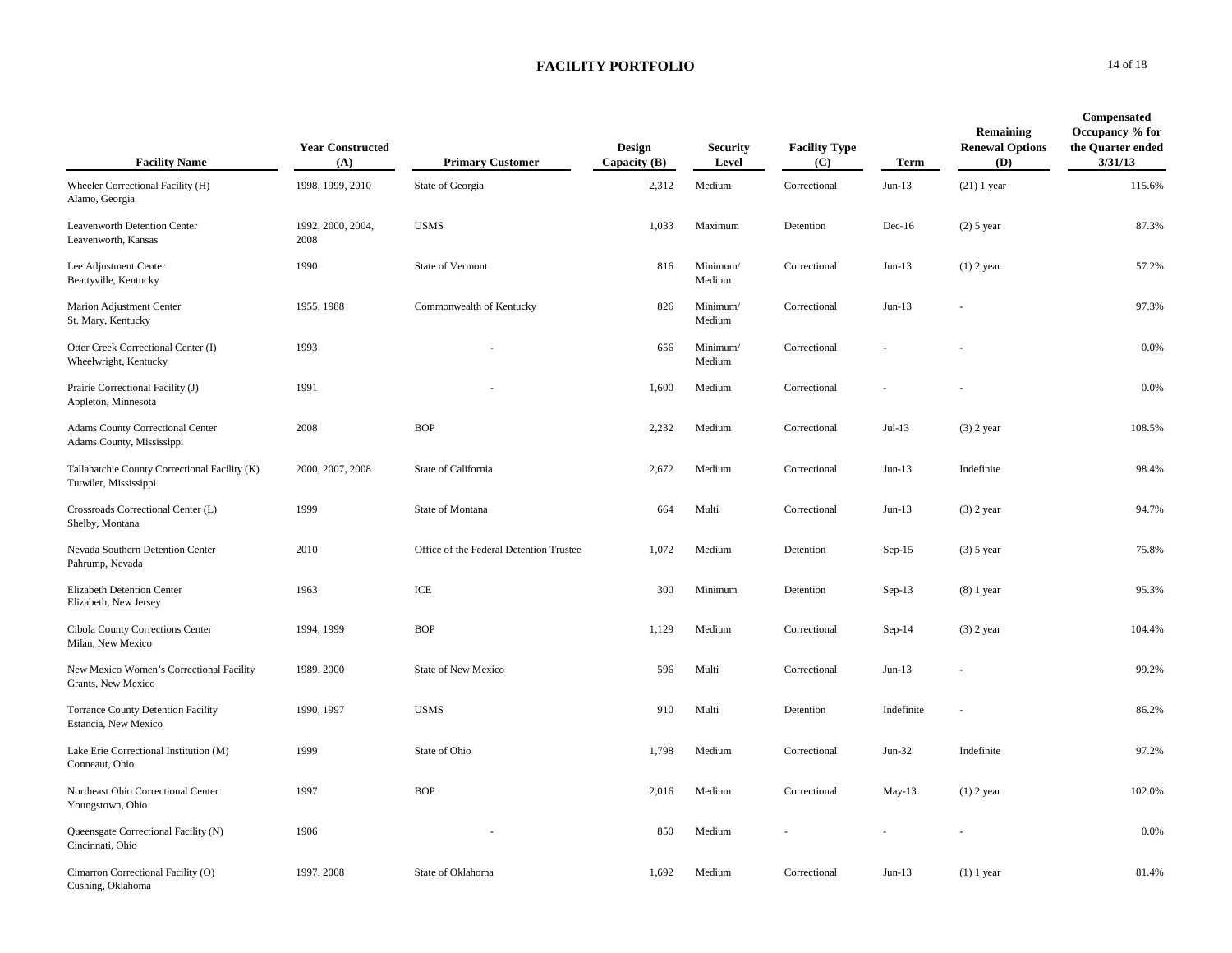| <b>Facility Name</b>                                                                     | <b>Year Constructed</b><br>(A) | <b>Primary Customer</b>              | <b>Design</b><br>Capacity $(B)$ | <b>Security</b><br>Level | <b>Facility Type</b><br>(C) | Term      | Remaining<br><b>Renewal Options</b><br>(D) | Compensated<br>Occupancy % for<br>the Quarter ended<br>3/31/13 |
|------------------------------------------------------------------------------------------|--------------------------------|--------------------------------------|---------------------------------|--------------------------|-----------------------------|-----------|--------------------------------------------|----------------------------------------------------------------|
| Davis Correctional Facility (O)<br>Holdenville, Oklahoma                                 | 1996, 2008                     | State of Oklahoma                    | 1,670                           | Medium                   | Correctional                | $Jun-13$  | $(1)$ 1 year                               | 99.9%                                                          |
| Diamondback Correctional Facility (G)<br>Watonga, Oklahoma                               | 1998, 2000                     |                                      | 2,160                           | Medium                   | Correctional                |           |                                            | 0.0%                                                           |
| North Fork Correctional Facility<br>Sayre, Oklahoma                                      | 1998, 2007                     | State of California                  | 2,400                           | Medium                   | Correctional                | $Jun-13$  | Indefinite                                 | 69.8%                                                          |
| West Tennessee Detention Facility<br>Mason, Tennessee                                    | 1990, 1996                     | <b>USMS</b>                          | 600                             | Multi                    | Detention                   | $Sep-13$  | $(8)$ 2 year                               | 50.3%                                                          |
| Shelby Training Center<br>Memphis, Tennessee                                             | 1986, 1995                     |                                      | 200                             | Secure                   |                             |           |                                            | 0.0%                                                           |
| Whiteville Correctional Facility (P)<br>Whiteville, Tennessee                            | 1998                           | State of Tennessee                   | 1,536                           | Medium                   | Correctional                | $Jun-16$  |                                            | 97.8%                                                          |
| Bridgeport Pre-Parole Transfer Facility<br>Bridgeport, Texas                             | 1989                           | <b>State of Texas</b>                | 200                             | Medium                   | Correctional                | Aug-13    | $(2)$ 2 year                               | 100.0%                                                         |
| <b>Eden Detention Center</b><br>Eden, Texas                                              | 1990                           | <b>BOP</b>                           | 1,422                           | Medium                   | Correctional                | Apr- $15$ | $(1)$ 2 year                               | 107.5%                                                         |
| <b>Houston Processing Center</b><br>Houston, Texas                                       | 1984, 2005                     | ICE                                  | 1,000                           | Medium                   | Detention                   | $Mar-13$  | $(1)$ 1 year                               | 88.2%                                                          |
| Laredo Processing Center<br>Laredo, Texas                                                | 1985, 1990                     | ICE                                  | 258                             | Minimum/<br>Medium       | Detention                   | $Jun-13$  |                                            | 120.5%                                                         |
| Webb County Detention Center<br>Laredo, Texas                                            | 1998                           | <b>USMS</b>                          | 480                             | Medium                   | Detention                   | $Nov-17$  |                                            | 81.6%                                                          |
| Mineral Wells Pre-Parole Transfer Facility<br>Mineral Wells, Texas                       | 1995                           | State of Texas                       | 2,103                           | Minimum                  | Correctional                | Aug- $13$ | $(2)$ 2 year                               | 79.7%                                                          |
| T. Don Hutto Residential Center<br>Taylor, Texas                                         | 1997                           | $\ensuremath{\textup{\textbf{ICE}}}$ | 512                             | Non-secure               | Detention                   | $Jan-15$  | Indefinite                                 | 97.6%                                                          |
| D.C. Correctional Treatment Facility (Q)<br>Washington D.C.                              | 1992                           | District of Columbia                 | 1,500                           | Medium                   | Detention                   | $Jan-17$  |                                            | 42.1%                                                          |
| Total design capacity for Owned and Managed Facilities (49 Owned and Managed Facilities) |                                |                                      | 67,975                          |                          |                             |           |                                            | 81.9%                                                          |
| <b>Managed Only Facilities:</b>                                                          |                                |                                      |                                 |                          |                             |           |                                            |                                                                |
| <b>Bay Correctional Facility</b><br>Panama City, Florida                                 | 1995, 2007                     | State of Florida                     | 985                             | Medium                   | Correctional                | $Jul-13$  | $(2)$ 2 year                               | 99.2%                                                          |
| Citrus County Detention Facility<br>Lecanto, Florida                                     | 1992, 2007                     | Citrus County, FL                    | 760                             | Multi                    | Detention                   | $Sep-15$  | Indefinite                                 | 71.7%                                                          |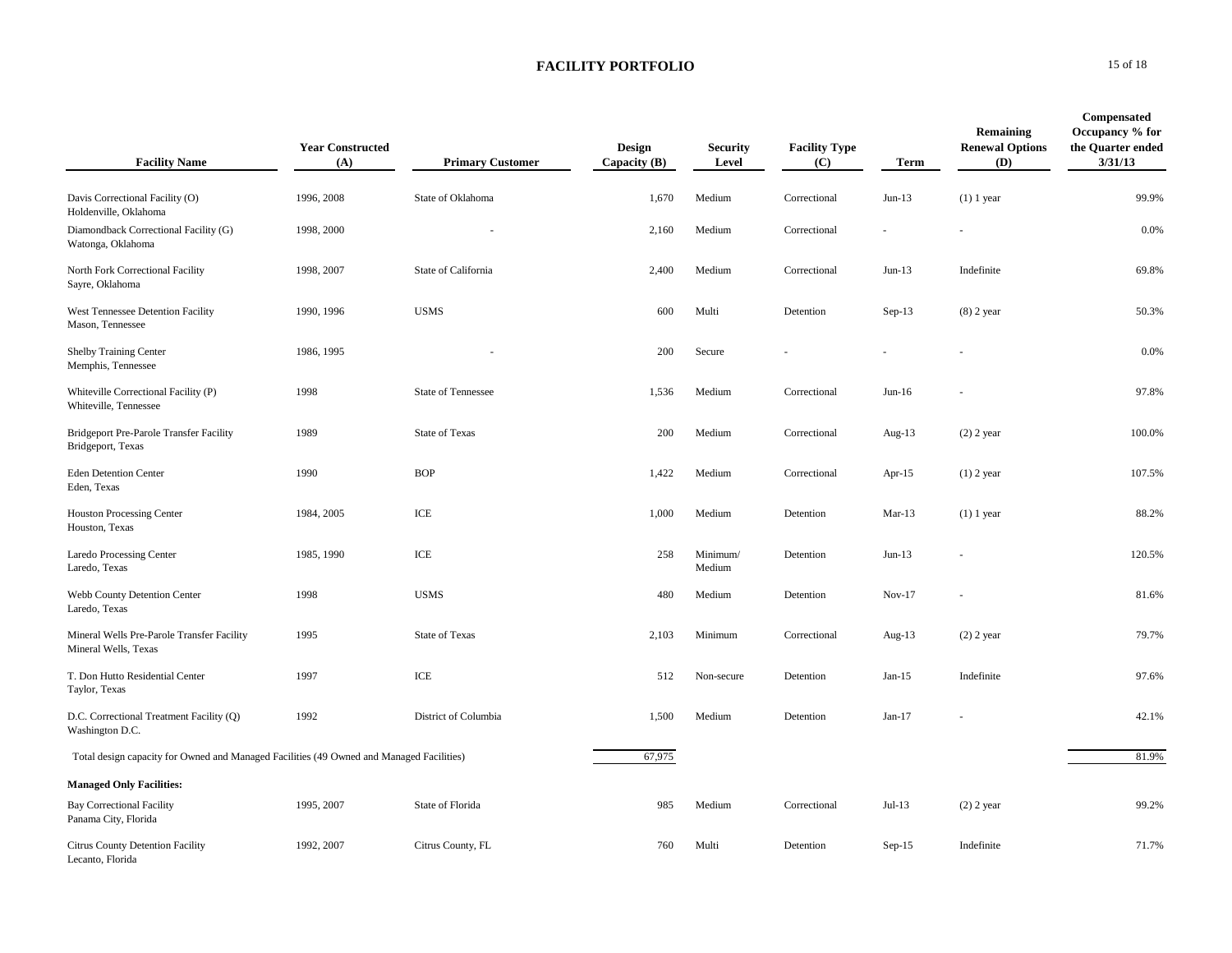| <b>Facility Name</b>                                                           | <b>Year Constructed</b><br>(A)  | <b>Primary Customer</b> | <b>Design</b><br>Capacity $(B)$ | <b>Security</b><br>Level | <b>Facility Type</b><br>(C) | Term      | Remaining<br><b>Renewal Options</b><br>(D) | Compensated<br>Occupancy % for<br>the Quarter ended<br>3/31/13 |
|--------------------------------------------------------------------------------|---------------------------------|-------------------------|---------------------------------|--------------------------|-----------------------------|-----------|--------------------------------------------|----------------------------------------------------------------|
| Graceville Correctional Facility<br>Graceville, Florida                        | 2007                            | State of Florida        | 1,884                           | Minimum/<br>Medium       | Correctional                | $Sep-13$  | $(2)$ 2 year                               | 99.2%                                                          |
| Lake City Correctional Facility<br>Lake City, Florida                          | 1997, 2005                      | State of Florida        | 893                             | Secure                   | Correctional                | $Jun-14$  | Indefinite                                 | 98.9%                                                          |
| Moore Haven Correctional Facility<br>Moore Haven, Florida                      | 1995                            | State of Florida        | 985                             | Minimum/<br>Medium       | Correctional                | $Jul-13$  | $(2)$ 2 year                               | 99.1%                                                          |
| Idaho Correctional Center<br>Boise, Idaho                                      | 1999, 2006, 2009                | State of Idaho          | 2,016                           | Multi                    | Correctional                | $Jun-14$  | $(2)$ 2 year                               | 102.4%                                                         |
| Marion County Jail<br>Indianapolis, Indiana                                    | 1997, 2005                      | Marion County, IN       | 1,030                           | Multi                    | Detention                   | $Dec-17$  | $(1)$ 10 year                              | 100.0%                                                         |
| Winn Correctional Center<br>Winnfield, Louisiana                               | 1990, 1992, 1996                | State of Louisiana      | 1,538                           | Medium/<br>Maximum       | Correctional                | $Jun-20$  | ÷.                                         | 96.0%                                                          |
| Wilkinson County Correctional Facility<br>Woodville, Mississippi               | 1997                            | State of Mississippi    | 1,000                           | Medium                   | Correctional                | $Jun-13$  | $(2)$ 1 year                               | 90.2%                                                          |
| Silverdale Facilities<br>Chattanooga, Tennessee                                | 1985, 1997, 1998,<br>2005, 2008 | Hamilton County, TN     | 1,046                           | Multi                    | Detention                   | $Mar-13$  |                                            | 87.5%                                                          |
| South Central Correctional Center<br>Clifton. Tennessee                        | 1992, 1994, 1995,<br>2005       | State of Tennessee      | 1,676                           | Medium                   | Correctional                | $Jun-13$  |                                            | 97.7%                                                          |
| Metro-Davidson County Detention Facility<br>Nashville, Tennessee               | 1992, 1995, 2011                | Davidson County, TN     | 1,348                           | Multi                    | Detention                   | $Jul-14$  |                                            | 91.9%                                                          |
| Hardeman County Correctional Facility<br>Whiteville, Tennessee                 | 1997                            | State of Tennessee      | 2,016                           | Medium                   | Correctional                | May-17    | ×,                                         | 97.7%                                                          |
| <b>Bartlett State Jail</b><br>Bartlett, Texas                                  | 1995                            | <b>State of Texas</b>   | 1,049                           | Minimum/<br>Medium       | Correctional                | Aug- $13$ | $(2)$ 2 year                               | 98.8%                                                          |
| Bradshaw State Jail<br>Henderson, Texas                                        | 1995                            | State of Texas          | 1,980                           | Minimum/<br>Medium       | Correctional                | Aug-13    | $(2)$ 2 year                               | 99.3%                                                          |
| Dawson State Jail<br>Dallas, Texas                                             | 1997                            | <b>State of Texas</b>   | 2,216                           | Minimum/<br>Medium       | Correctional                | Aug-13    | $(2)$ 2 year                               | 99.5%                                                          |
| Lindsey State Jail<br>Jacksboro, Texas                                         | 1995                            | State of Texas          | 1,031                           | Minimum/<br>Medium       | Correctional                | Aug-13    | $(2)$ 2 year                               | 95.1%                                                          |
| Willacy State Jail<br>Raymondville, Texas                                      | 1995                            | <b>State of Texas</b>   | 1,069                           | Minimum/<br>Medium       | Correctional                | Aug- $13$ | $(2)$ 2 year                               | 100.0%                                                         |
| Total design capacity for Managed Only Facilities (18 Managed Only Facilities) |                                 |                         | 24,522                          |                          |                             |           |                                            | 96.8%                                                          |
| Total design capacity for All Facilities as of March 31, 2013                  |                                 |                         | 92,497                          |                          |                             |           |                                            | 85.9%                                                          |

**O** 16 of 18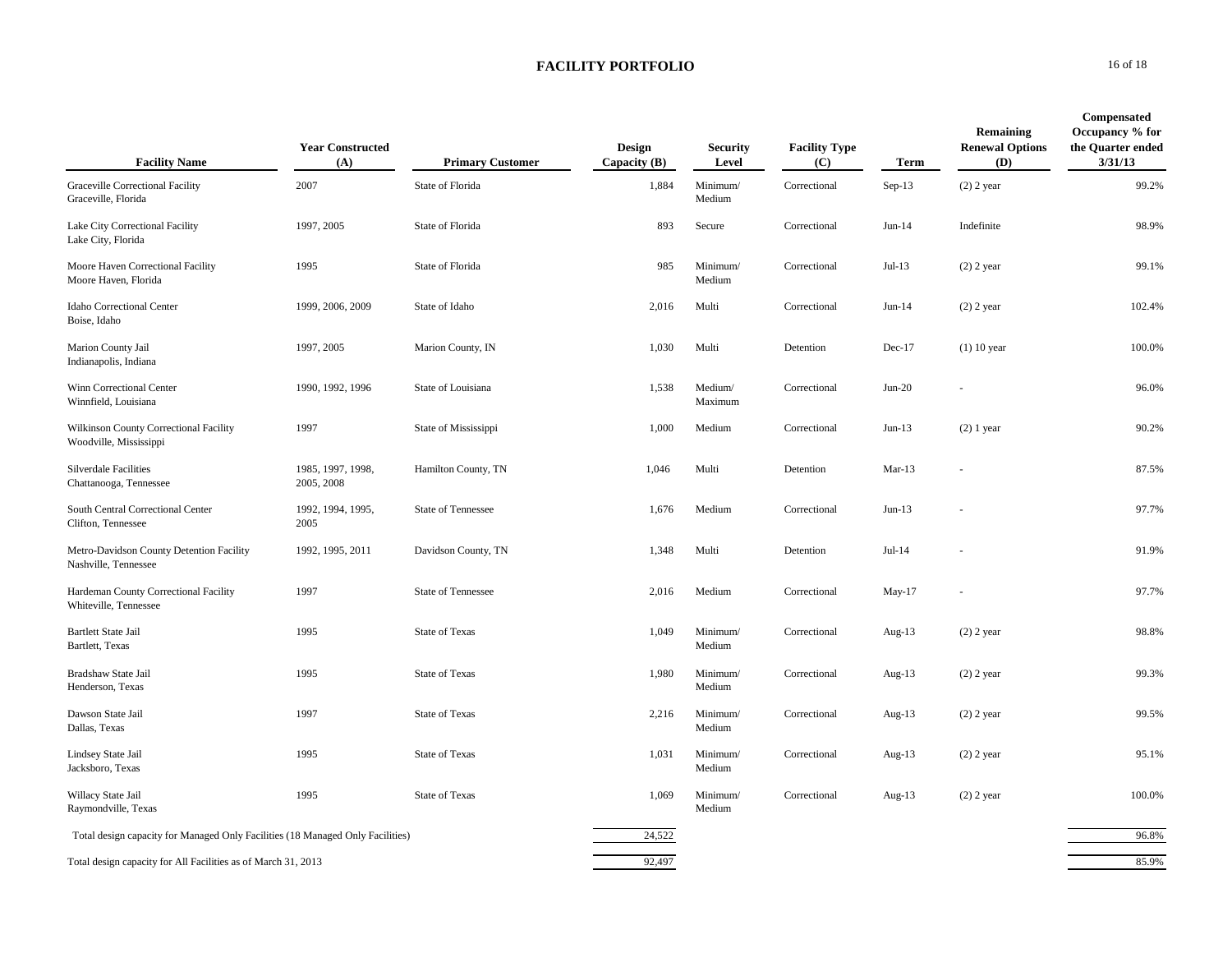| <b>Facility Name</b>                                    | <b>Year Constructed</b><br>(A) | <b>Primary Customer</b>                                                                                                                                                  | Design<br>Capacity $(B)$ | <b>Security</b><br>Level | <b>Facility Type</b><br>(C) | Term     | Remaining<br><b>Renewal Options</b><br><b>(D)</b> | Compensated<br>Occupancy % for<br>the Quarter ended<br>3/31/13 |
|---------------------------------------------------------|--------------------------------|--------------------------------------------------------------------------------------------------------------------------------------------------------------------------|--------------------------|--------------------------|-----------------------------|----------|---------------------------------------------------|----------------------------------------------------------------|
| <b>Leased Facilities:</b>                               |                                |                                                                                                                                                                          |                          |                          |                             |          |                                                   |                                                                |
| Leo Chesney Correctional Center<br>Live Oak, California | 1989                           | GEO Group                                                                                                                                                                | $\overline{\phantom{a}}$ | Minimum                  | Owned/Leased                | $Sep-15$ | $\overline{\phantom{a}}$                          | N/A                                                            |
| Houston Educational Facility (R)<br>Houston, Texas      | N/A                            | $\sim$                                                                                                                                                                   | $\sim$                   | Non-secure               | Owned/Leased                | ۰.       | $\overline{\phantom{a}}$                          | N/A                                                            |
|                                                         |                                | المستحدث والمتحدث والمتحدث والمتحدث والمتحدث والمتحدث<br>the contract of the contract of the contract of the contract of the contract of the contract of the contract of |                          | .                        |                             |          |                                                   |                                                                |

(A) The year constructed represents the initial completion of the facility's construction, as well as significant additions to the facility that occurred at a later date.

(B) Design capacity measures the number of beds, and accordingly, the number of inmates each facility is designed to accommodate. Facilities housing detainees on a short term basis may exceed the original intended design capacity for sentenced inmates due to the lower level of services required by detainees in custody for a brief period. From time to time, we may evaluate the design capacity of our facilities based on the customers using the facilities, and the ability to reconfigure space with minimal capital outlays. We believe design capacity is an appropriate measure for evaluating prison operations, because the revenue generated by each facility is based on a per diem or monthly rate per inmate housed at the facility paid by the corresponding contracting governmental entity.

(C) We manage numerous facilities that have more than a single function (i.e., housing both long-term sentenced adult prisoners and pre-trial detainees). The primary functional categories into which facility types are identified was determined by the relative size of prisoner populations in a particular facility on March 31, 2013. If, for example, a 1,000-bed facility housed 900 adult prisoners with sentences in excess of one year and 100 pre-trial detainees, the primary functional category to which it would be assigned would be that of correction facilities and not detention facilities. It should be understood that the primary functional category to which multi-user facilities are assigned may change from time to time. (D) Remaining renewal options represents the number of renewal options, if applicable, and the remaining term of each option renewal.

(E) Pursuant to the terms of a new contract awarded by the state of Arizona in September 2012, the state of Arizona has an option to purchase the Red Rock facility at any time during the term of the contract, including ext based on an amortization schedule starting with the fair market value and decreasing evenly to zero over the twenty year term.

(F) The facility is subject to a ground lease with the County of San Diego. Upon expiration of the lease in December 2015, ownership of the facility automatically reverts to the County of San Diego.

(G) During the first quarter of 2010, we were notified by the state of Arizona of their decision not to renew the management contracts at the Huerfano County Correctional Center upon its expiration on March 8, 2010 and the Diamondback Correctional Facility upon its expiration on May 1, 2010.

(H) The facility is subject to a purchase option held by the Georgia Department of Corrections, or GDOC, which grants the GDOC the right to purchase the facility for the lesser of the facility's depreciated book value, as defined, or fair market value at any time during the term of the contract between us and the GDOC.

(I) In late January 2012, the governor of Kentucky submitted his proposed budget which included the transfer of the inmates currently held at our Otter Creek Correctional Center to a facility owned by the Commonwealth of K the end of July 2012. The facility is subject to a deed of conveyance with the city of Wheelwright, KY which includes provisions that would allow assumption of ownership by the city of Wheelwright under the following occur we cease to operate the facility for more than two years. (2) our failure to maintain at least one employee for a period of sixty consecutive days, or (3) a conversion to a maximum security facility based upon classificati Corrections Cabinet.

(J) During December 2009, we announced our decision to cease operations at our Prairie Correctional Facility on or about February 1, 2010 due to low inmate populations at the facility. During 2009, the Prairie facility hou from the states of Minnesota and Washington. However, due to excess capacity in the states' systems, both states removed the populations held at Prairie.

(K) The facility is subject to a purchase option held by the Tallahatchie County Correctional Authority which grants Tallahatchie County Correctional Authority the right to purchase the facility at any time during the contract at a price generally equal to the cost of the premises less an allowance for amortization originally over a 20 year period. The amortization period was extended through 2050 in

connection with an expansion completed during the fourth quarter of 2007.

(L) The State of Montana has an option to purchase the facility generally at any time during the term of the contract with us at fair market value less the sum of a pre-determined portion of per-diem payments made to us by the state of Montana.

(M) The state of Ohio has the irrevocable right to repurchase the facility before we may resell the facility to a third party, or if we become insolvent or are unable to meet our obligations under the management contract w of Ohio, at a price generally equal to the fair market value, as defined in the Real Estate Purchase Agreement.

(N) During December 2008, we were notified by Hamilton County, Ohio of its intent to terminate the lease for the 850-bed Queensgate Correctional Facility. The lease was terminated effective January 1, 2009.

(O) The facility is subject to a purchase option held by the Oklahoma Department of Corrections, or ODC, which grants the ODC the right to purchase the facility at its fair market value at any time.

(P) The state of Tennessee has the option to purchase the facility in the event of our bankruptcy, or upon an operational or financial breach, as defined, at a price equal to the book value, as defined.

(Q) The District of Columbia has the right to purchase the facility at any time during the term of the contract at a price generally equal to the present value of the remaining lease payments for

the premises. Upon expiration of the lease in 2017, ownership of the facility automatically reverts to the District of Columbia.

(R) The tenant of this alternative educational facility vacated the premises in 2011 and defaulted on the lease in June 2012.